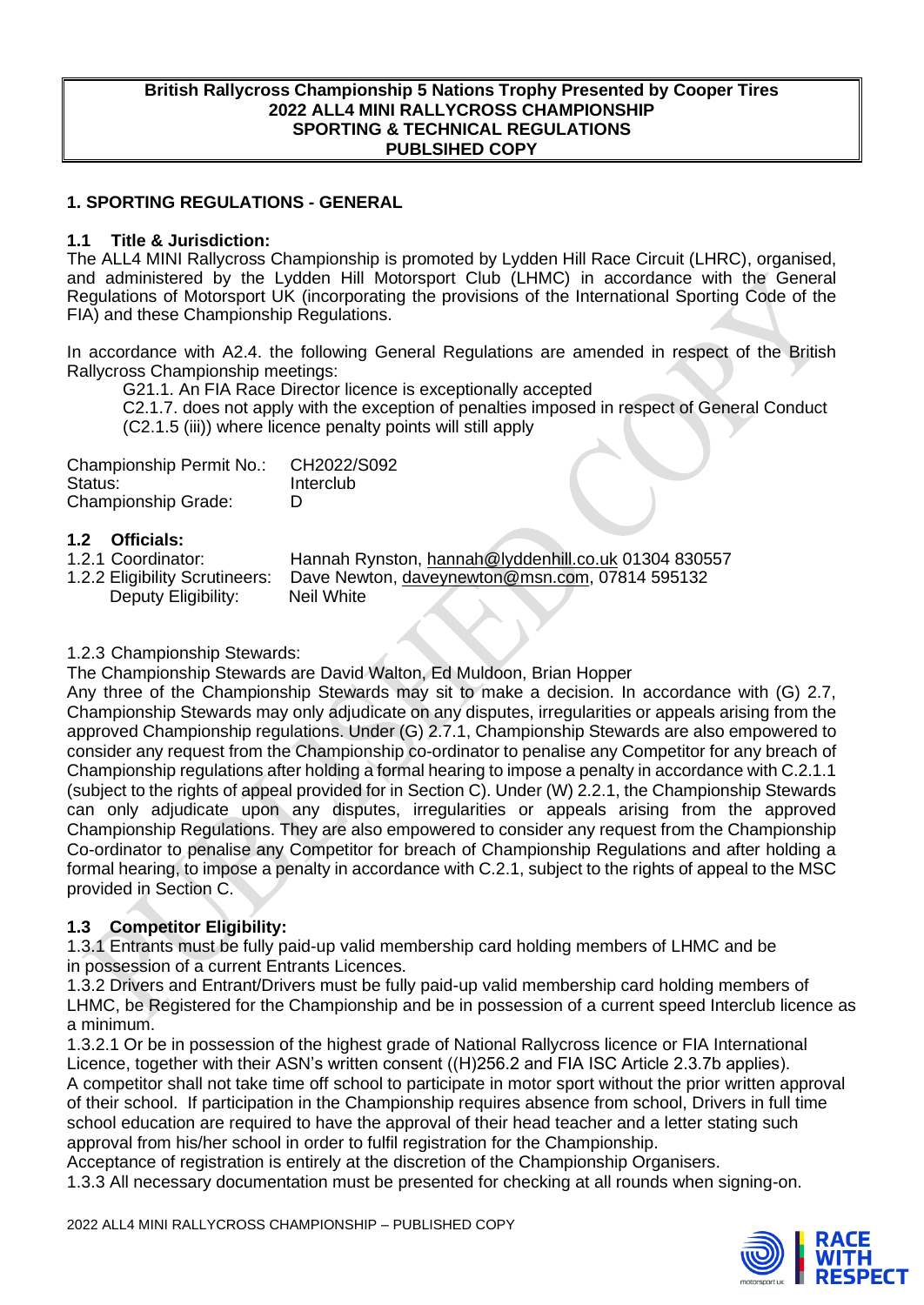## **1.4 Registration:**

1.4.1 Applications to register for the Championship must be completed using the registration form available from RallycrossBRX.com, or the Championship Coordinator. Where a car is entered for the Championship, by someone other than the Driver, it will be necessary for that Entrant (who must be in possession of a valid Motorsport UK Entrants Licence) to complete the Registration Form along with, and nominating, their Driver. By applying for registration, the Entrant and Driver agree to be bound by these regulations, the technical regulations, and supplementary regulations for the Championship as well as the regulations of the Motorsport UK and any commercial regulations issued by the Championship Organisers. Acceptance of applications is entirely at the discretion of the Championship Organisers.

1.4.1 (a) By registering for the Championship all competitors and their associates commit to positively promote and demonstrate the Motorsport UK's Respect Code which is appended to these regulations (Appendix 2).

1.4.1 (b) Where any reports of disrespectful conduct are judged to be well founded the Championship organisers may issue warnings or require remedial actions and/or report the matter to the Championship Stewards who may impose appropriate penalties which can include loss of Championship points and/or race bans through to Championship Expulsion and referral to Motorsport UK.

1.4.1 (c) It is imperative that we promote the safety and wellbeing of young people and adults at risk. In addition to this all participants must be aware of their behaviour and conduct at all times and abusive language and harmful behaviour will not be tolerated. Any such incidents must be reported to the Championship Coordinator and/or Safeguarding Officer who will also relay the report Motorsport UK. Details of the Motorsport UK Policies and Guidelines are available at:

[www.motorsportuk.org/resource-centre](http://www.motorsportuk.org/resource-centre) by selecting Policies and Guidelines.

1.4.2 The registration fee is £125 for the full Championship, or £35 per round on a round-by-round basis.

1.4.3 Applications for registration open with the publication of these regulations and close at the closing date for entries of the final round.

#### **1.5 Championship Rounds:**

1.5.1 The Championship will consist of ten events:

| Round          | Date                                         | Venue                 | Entry closing date         | <b>Organising Club</b> |
|----------------|----------------------------------------------|-----------------------|----------------------------|------------------------|
| 1              | 16th April 2022                              | Lydden Hill           | 6 <sup>th</sup> April 2022 | <b>LHMC</b>            |
| 2              | 18th April 2022                              | Lydden Hill           | 8 <sup>th</sup> April 2022 | <b>LHMC</b>            |
| 3              | 14th May 2022                                | Pembrey               | 4 <sup>th</sup> May 2022   | <b>LHMC</b>            |
| 4              | 15 <sup>th</sup> May 2022                    | Pembrey               | 5 <sup>th</sup> May 2022   | <b>LHMC</b>            |
| 5              | 4 <sup>th</sup> June 2022                    | <b>Mondello Park</b>  | 24th May 2022              | <b>MPSC</b>            |
| 6              | $5th$ June 2022                              | <b>Mondello Park</b>  | 24th May 2022              | <b>MPSC</b>            |
| $\overline{7}$ | 6 <sup>th</sup> /7 <sup>th</sup> August 2022 | <b>Glosso Circuit</b> | 26th July 2022             | <b>BORA</b>            |
| 8              | 27 <sup>th</sup> August 2022                 | Pembrey               | 17th August 2022           | <b>LHMC</b>            |
| 9              | 29th August 2022                             | Pembrey               | 19th August 2022           | <b>LHMC</b>            |
| 10             | 5th/6th November 2022 Lydden Hill            |                       | 25th October 2022          | <b>LHMC</b>            |

Entry fees for each meeting will be confirmed in the Supplementary Regulations and on the championship entry form.

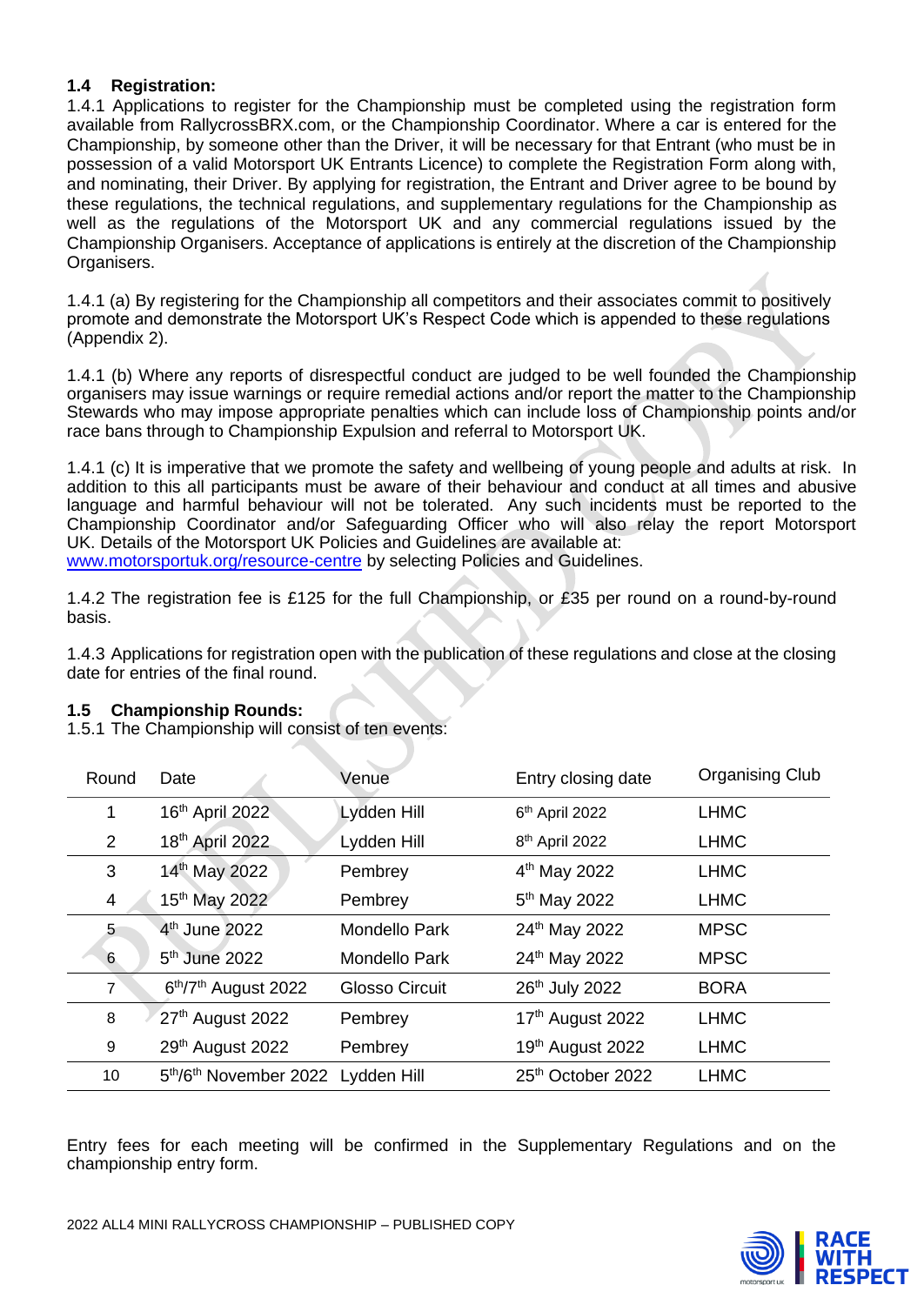The Organisers reserve the right, in accordance with Motorsport UK Yearbook D11.2, to cancel, postpone, change, or substitute events if necessary due to exceptional unforeseeable conditions, and are not liable for any damages so incurred as a result.

1.5.2 Entry secretary: Simone Cornish, [simone@lyddenhill.co.uk](mailto:simone@lyddenhill.co.uk) 01304 830557 LHMC, Lydden Hill Circuit, Wootton, Kent, CT4 6ET

1.5.3 Circuits used in the Championship are licenced by Motorsport UK, Motorsport Ireland or RACB approved for all classes of rallycross car up to and including Supercar.

## **1.6 Scoring:**

1.6.1 In order to score points, collect trophies and awards, all cars and Drivers competing in the Championship will be required to display and wear Championship Sponsors' branding in the nominated position on clothing and vehicle as per the Championship's branding document. Non-compliance will result in loss of points, trophies, and awards for the relevant element of that event until compliance. The position of branding to be carried on cars and clothing will be specified the Championship Branding Guide (7, Commercial).

1.6.2 The Championship Organisers reserve the right to enter a guest car(s) into any Championship event. Such entries will not be registered for the Championship and will not score points but can qualify for event awards. Guest competitors must comply with the licence eligibility criteria as prescribed in article 1.3 but do not need to register for the Championship. Full Championship points will be awarded to the registered drivers, for clarification, if a guest driver places third, a registered driver in fourth place will receive the Championship points that he/she would have received for placing third

1.6.3 The allocation of Championship points will be determined as follows:

Championship points will be awarded from first to eighth positions and will be based on the classification of the final.

Additional Championship points will be awarded for intermediate classification and semi-final positions

In any event where the semi-finals, and/or the final is not run, competitors will score full championship points based on positions at the Intermediate Classification or the qualifying order for the final and the Intermediate Classification as appropriate.

| 1st | 8 points | 9th              | 0 points |
|-----|----------|------------------|----------|
| 2nd | points   | 10th             | 0 points |
| 3rd | 6 points | 11th             | 0 points |
| 4th | 5 points | 12 <sub>th</sub> | 0 points |
| 5th | 4 points | 13th             | 0 points |
| 6th | 3 points | 14th             | 0 points |
| 7th | 2 points | 15th             | 0 points |
| 8th | point    | 16th             | 0 points |

Championship points will be awarded for the Intermediate Classification as shown below.

Championship points will be awarded for semi-finals as shown below.

| 1st | 6 points |
|-----|----------|
| 2nd | 5 points |
| 3rd | 4 points |
| 4th | 3 points |
| 5th | 2 points |
| 3th | point    |

Following completion of the Final and/or publication of the event classification where no final is run, Championship points will be awarded for finals as shown below.

| points |  |
|--------|--|
| points |  |

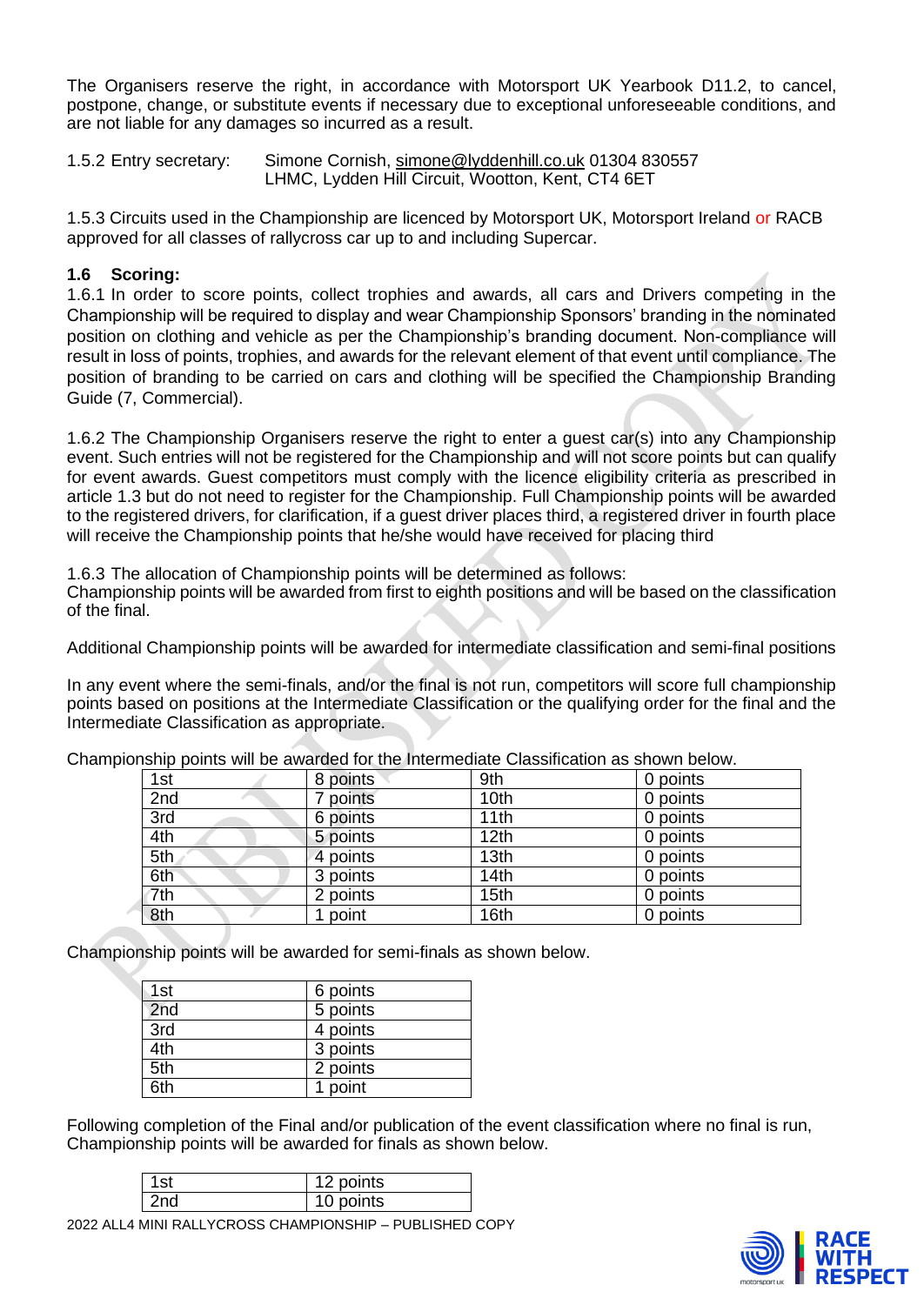| 3rd | 9 points |
|-----|----------|
| 4th | 8 points |
| 5th | 7 points |
| 6th | 6 points |
| 7th | 5 points |
| 8th | 4 points |

In the Championship a competitor will count results from all of the Championship events run less one, however only a round that has been started can be dropped.

Where events run combined with other championships, those not registered in the Championships for the purpose of point scoring will be ignored.

All Championship events will score maximum points regardless of distance.

1.6.4 If a dead heat is declared in any race, semi-final or final, all the Drivers concerned will score full points for that place.

In the event of a tie between two or more Competitors in the Championship, the greater number of first place finishes in finals or full declared event results achieved by the Competitors involved in the tie will be used to determine the overall final standing.

Should a tie still exist, it will be resolved by taking into account the greater number of second places achieved; then third places etc.

Should a tie still exist, it will be resolved by taking into account the number of competitors (i.e., points scorers) beaten during the season by each Competitor.

1.6.5 Championship Points Appeal C6.5.

#### 1.6.6 Event Penalties

Where a competitor is disqualified from a qualifying race, semi-final or final, or from the event, that event must be one of those counted towards the end of year score among those contributing to his/her championship score.

#### **1.7 Awards:**

1.7.1 All trophies will be presented to the drivers as soon after the last race as is practical. To receive event trophies, the driver must attend the prize-giving in racewear with branding correctly displayed. Cooper Tires caps will be given to each competitor and must be worn for the duration of prize giving. Prize giving will be conducted in accordance with local coronavirus regulations which will be provided in the Final Instructions.

1.7.2 Trophies will be presented at each event to drivers as follows: 1st, 2nd, and 3rd: A trophy

1.7.3 End of season awards are Trophies and will be presented as follows: First place, a trophy Second place, a trophy Third place, a trophy

1.7.4 Bonuses:

The Championship Organisers will endeavour to obtain sponsored awards or bonuses during the series and reserves the right to introduce same at any time without any obligation to distribute such awards retrospectively.

In the event of any Provisional Results or Championship Points Tables being revised after any provisional awards presentations and such revisions affecting the distribution of any awards, the Competitors concerned must return such awards to the organising club for the event concerned in good condition within seven days.

1.7.5 Entertainment Tax liability

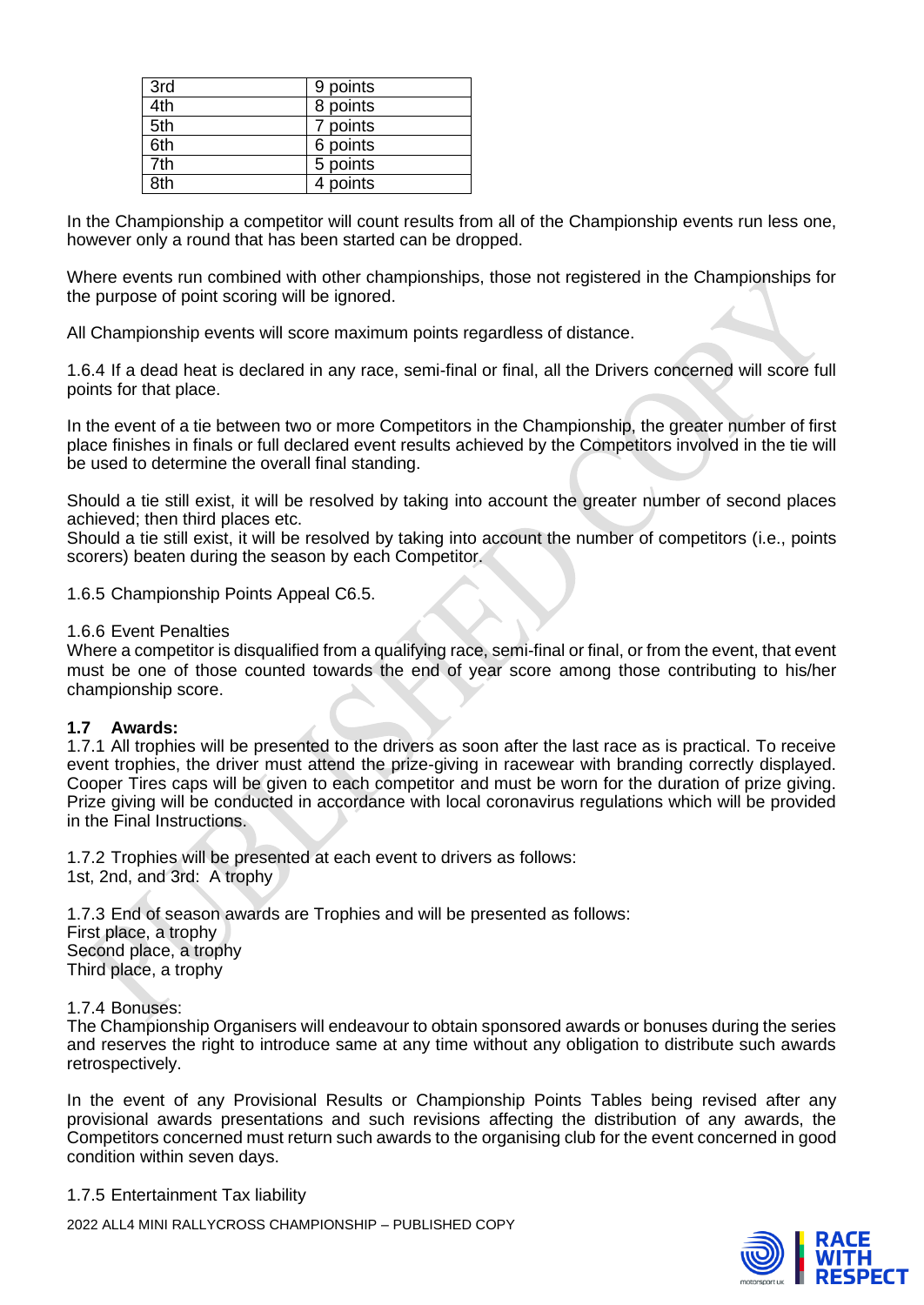In accordance with current government legislation, the organiser is legally obliged to withhold tax at the basic rate on all payments to non-UK resident sportsmen/women and account to HMRC using form FEU1, the quarterly return of payments made to non-resident entertainers and sportsmen/women.

That is, those persons who do not have a normal permanent residence in the UK. The UK does not include the Isle of Man, Channel Islands or Eire. This means that, as the organiser, LHMC is required to deduct tax at the current rate applicable from any such payments they may make to non-UK residents.

Under certain circumstances, it may be possible for competitors to enter into an agreement with HMRC to limit the tax withheld. Any application for such an arrangement must be made in writing and not later than 30 days before the payment is due.

For further information contact:

Charities, Savings and International 1 HM Revenue and Customs BX9 1AU United Kingdom Tel: 03000 547 395

# 2. **SPORTING REGULATIONS - JUDICIAL PROCEDURES**

2.1 **Rounds:** In accordance with Section C of the current Motorsport UK Yearbook these regulations and any Supplementary regulations for the event.

2.2 **Championship:** In accordance with Section C of the current Motorsport UK Yearbook and these regulations.

2.3 Any Regulation clarifications necessary during the year will be notified in writing to all registered Competitors in an Official Bulletin (Motorsport UK Yearbook D11.2).

2.4 C2.1.7. does not apply with the exception of penalties imposed in respect of General Conduct (C2.1.5 (iii)) where licence penalty points will still apply

### **2.5. TECHNICAL DISPUTES**

2.5.1. The Organisers and the Championship Eligibility Scrutineer reserve the right to check, seal and/or remove any suspect part for more detailed examination.

2.5.2 The Organisers and the Championship Eligibility Scrutineer also reserve the right to impound individual parts or the whole car without prior notification.

All costs will be borne by the Competitor.

## **3. CHAMPIONSHIP MEETINGS & PROCEDURES**

#### Entries:

3.1.1 Competitors are responsible for submitting correct and complete entries with the correct entry fee prior to the closing date for entries before each Event.

3.1.2 Incorrect or incomplete entries (Including driver to be nominated entries) are to be held in abeyance until they are complete and correct and the date of receipt for acceptance of entry purposes shall be the date on which the Entry Secretary receives the missing or corrected information or fee.

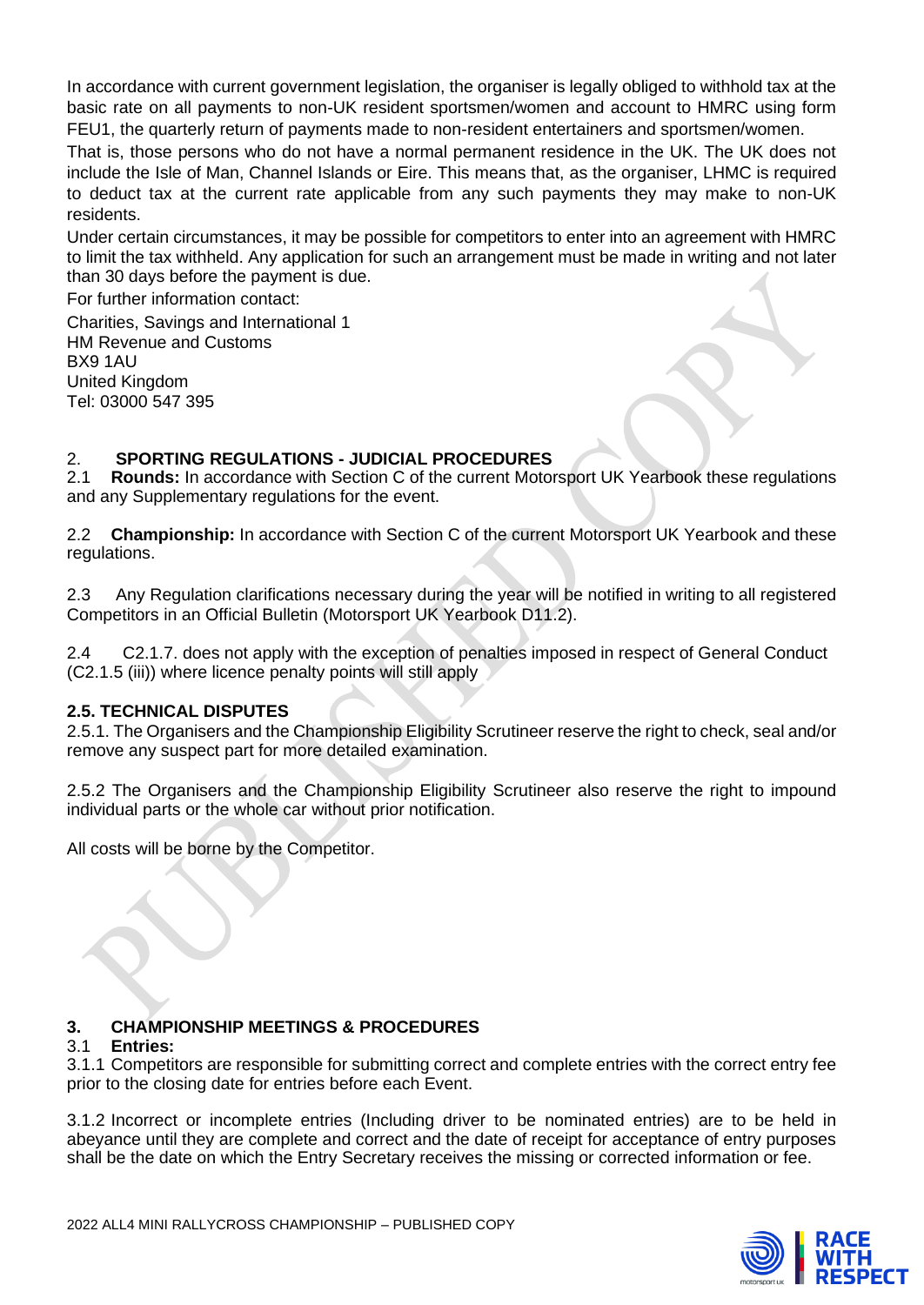3.1.3 Any withdrawal of Entry or Driver/Car changes made after acceptance of any entry must be notified to the Entry Secretary in writing. Motorsport UK Yearbook D25.1.12 applies.

3.1.4 The Entry Fee for each event shall be specified in the Supplementary Regulations and on the entry form.

3.1.5 Reserves will be listed in the Final List of Entries published with Final Instructions or in a Bulletin.

## 3.2 **Briefings:**

Organisers should notify Competitors of the times and locations for all briefings in the Final Instructions for the meetings. Competitors must attend all briefings. However, briefings will be conducted in compliance with local coronavirus regulations which may include electronic briefings in advance of the event.

#### 3.3 **Practice:**

3.3.1.Should any Practice session be disrupted the Race Director/Clerk of the Course shall not be obliged to resume or re-run the session, the decision of the Clerk of the Course shall be final.

3.3.2.Each driver shall complete a minimum of 3 laps in the car to be raced and in the correct session.

## 3.4. **Races:**

3.4.1 Each event will consist of practice, up to three rounds of Qualifying races, semi-finals and final. With the exception of Lydden Hill (November) where there will be two practice, four qualifying races, semi-finals and finals.

3.4.2 A joker lap will be used where the circuit track licence allows. This will be advised in final instructions or official bulletin. In each qualifying heat, one of the laps must be the Joker Lap. In the Qualifying races any driver who does not take the joker lap will receive a penalty of 30 seconds. In a semi-final or final any driver who does not take the joker lap will be classified last in that race. Two judges of fact will be appointed to note the numbers of the cars passing through (one judge of fact where there is a timing loop in the Joker Lap). At the exit of the joker lap, the cars on the main track have priority. (see Motorsport UK Yearbook N5.1.4).

3.4.3 All categories will start Qualifying Races in 3-2-3 format up to the maximum allowed by the track licence. In all cases the decision of the Clerk of the Course is final, grid format may be amended at the discretion of the Clerk of the Course. Grids for semi-finals and finals will have a maximum of eight starters in 3-2-3 format.

3.4.4 The grids for the first Qualifying races will be determined by random draw. The grids for the second Qualifying races will be based on the result of the first Qualifying, the grids for the third Qualifying races will be based on the result of the second Qualifying and the grid for the fourth Qualifying races will be based on the result of the third Qualifying. (i.e., the fastest driver in Qualifying one will be on pole for the last race for the second Qualifying. The second fastest will be in second grid slot in the last race, etc). Where there are two or more races per Qualifier, the number of starters will be split as equally as possible over the races run.

3.4.5 Qualifying races will be run over 4 laps, semi-finals and finals will be run over six laps. Race length may be changed at the discretion of the Clerk of the Course.

3.4.6 If there are fewer than 10 entries in a Championship or class, the clerk of the course may run combined races in qualifying and finals for those cars.

Championships and classes may be amalgamated for the duration of the events at the discretion of the Clerk of the Course. Any such amalgamation will be detailed in final instructions or other bulletins.

3.4.7 Should any race be disrupted the Clerk of the Course shall not be obliged to resume or re-run the race.

## **3.5 Qualifying points**

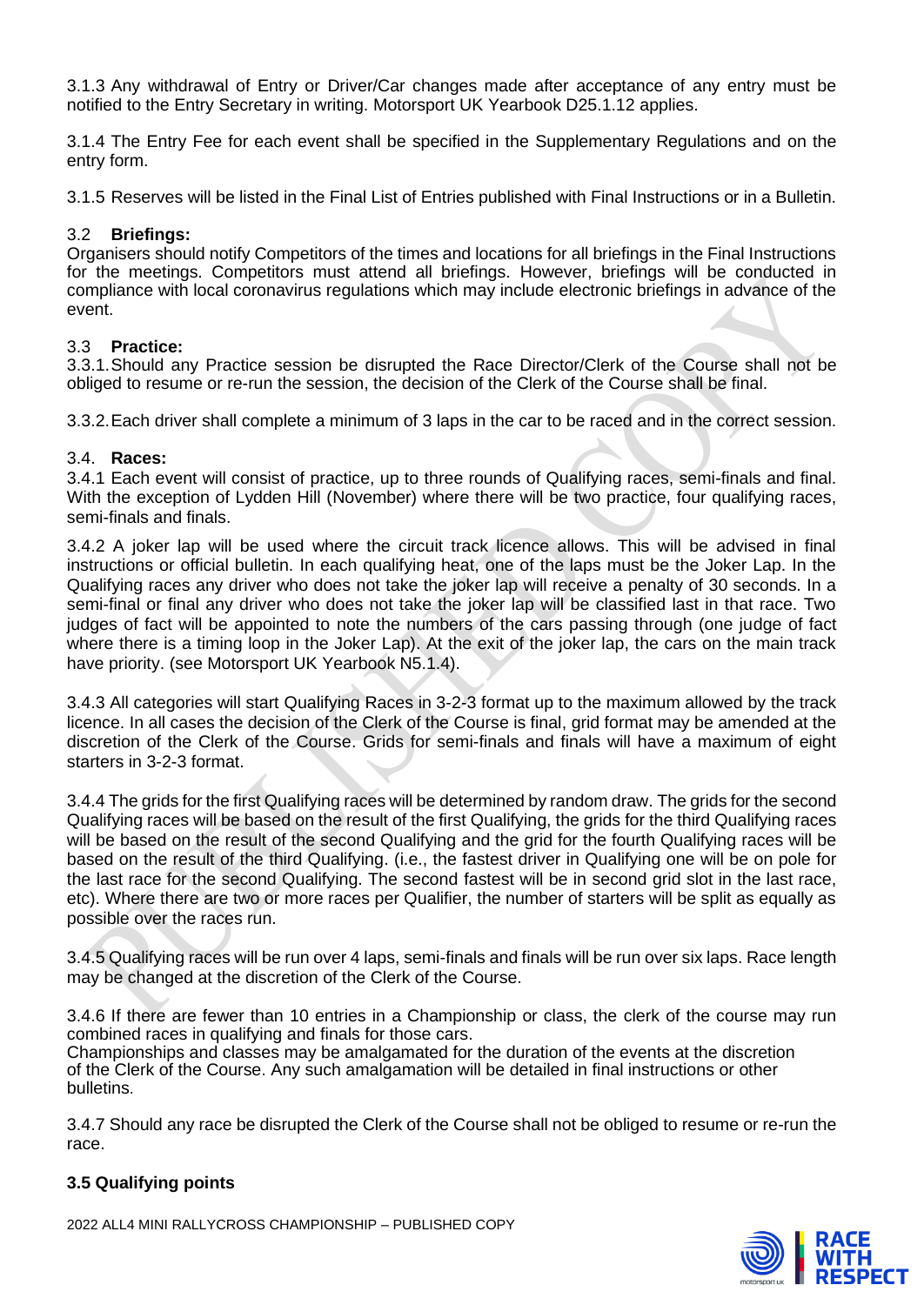3.5.1 All the Qualifying Heats will be timed, and the fastest Driver in each Qualifying Heat will be awarded 50 points, the second fastest 45 points, the third fastest 42 points, the fourth fastest 40 points, the fifth fastest 39 points, the sixth fastest 38 points, the seventh fastest 37 points, and so on.

3.5.2 Those Drivers who did not complete a Qualifying Heat (DNF) will be credited with a total of points equal to the number of points that the slowest Driver would be given, less one point, supposing that all the starters in the Competition were classified. Those Drivers who did not start the Qualifying (DNS) and those Drivers who were disqualified (DSQ) from the Qualifying will not be credited with any points. In the event that two or more Drivers achieve equal times, they will be separated according to their best lap time during the Qualifying concerned.

If a race is restarted, a Driver who started in the first or subsequent starts, but was not able to start in the race that was completed, will be shown as DNF instead of DNS and will be credited with the appropriate number of points

3.5.3 After the Qualifying Heats, there will be an intermediate classification according to each Driver's total points scored in the four Qualifying Heats. In the event of tied positions in the intermediate classification, precedence will be given to the Driver who the greater number of first places, then second places, then third places, etc., achieved in all the Qualifying Heats. In the event of further tie, precedence will be given to the Driver who was the fastest in the last Qualifying heat. To appear in this intermediate classification, a Driver must have crossed the finish line having completed the same number of laps as the winner and been duly classified in at least one qualifying heats.

3.5.4 Semi-finals will only be run if there are a minimum of 10 qualifiers able to participate. A driver who has qualified for the semi-finals or final but is unable to take the start and does not inform the organisers of this may be penalised with the loss of Championship points.

3.5.5 To be classified as a finisher and qualify for the semi-finals or final a competitor must have completed at least one Qualifying race.

3.5.6 The results of all qualifying races will count in the Intermediate Classification.

#### 3.6 **Finals**

3.6.1 The 16 top scoring drivers in the intermediate classification will qualify for the semi-finals. The winner, second, third and fourth place driver in each semi-final will qualify for the final. The semi-finals will only be run if there are at least 10 cars able to participate a minimum of five cars per semi-final; if the semi-finals are not run, the nine top-scoring drivers in the intermediate classification will progress directly to the final.

3.6.2 Semi-finals and finals will be run over six laps. From the Intermediate classification, drivers placed in positions 1,3,5,7,9,11,13 & 15 will start in semi-final one. Drivers placed in positions 2,4,6,8,10,12,14 & 16 will start in semi-final two.

3.6.3 Of the two semi-final winners, the one placed higher in the Intermediate Classification will start the final from pole, with the other starting second. The remaining grid places will be taken by the two second placed finishers, the two third placed finishers and the two fourth placed finishers (in each case the position in the Intermediate Classification which will determine which of each pair starts ahead of the other).

3.6.4 Reserves – Should any of the semi-final or final qualifiers be unable to take their place on the grid, the other starters in the race will move up and the last place on the grid will be taken by the next qualifier able to start. In the semi-finals, that means those from seventeenth down in the Intermediate Classification. In the final that means the highest placed in the intermediate classification of the two fifth-placed finishers from the semi-finals, then the other of the fifth-placed finishers. If neither of the fifth-place finishers can start, the same method between the two sixth-placed finishers, etc.

3.6.5 Final Classification – First to eighth positions will be the classification of the Final if semi-finals have been run. In the event of no semi-finals, first to ninth positions will be the classification of the Final. Ninth to 16th positions will be the semi-finalists who did not start in the final ranked by their classification in their semi-final. Drivers finishing in the same position in the two semi-finals will be classified according

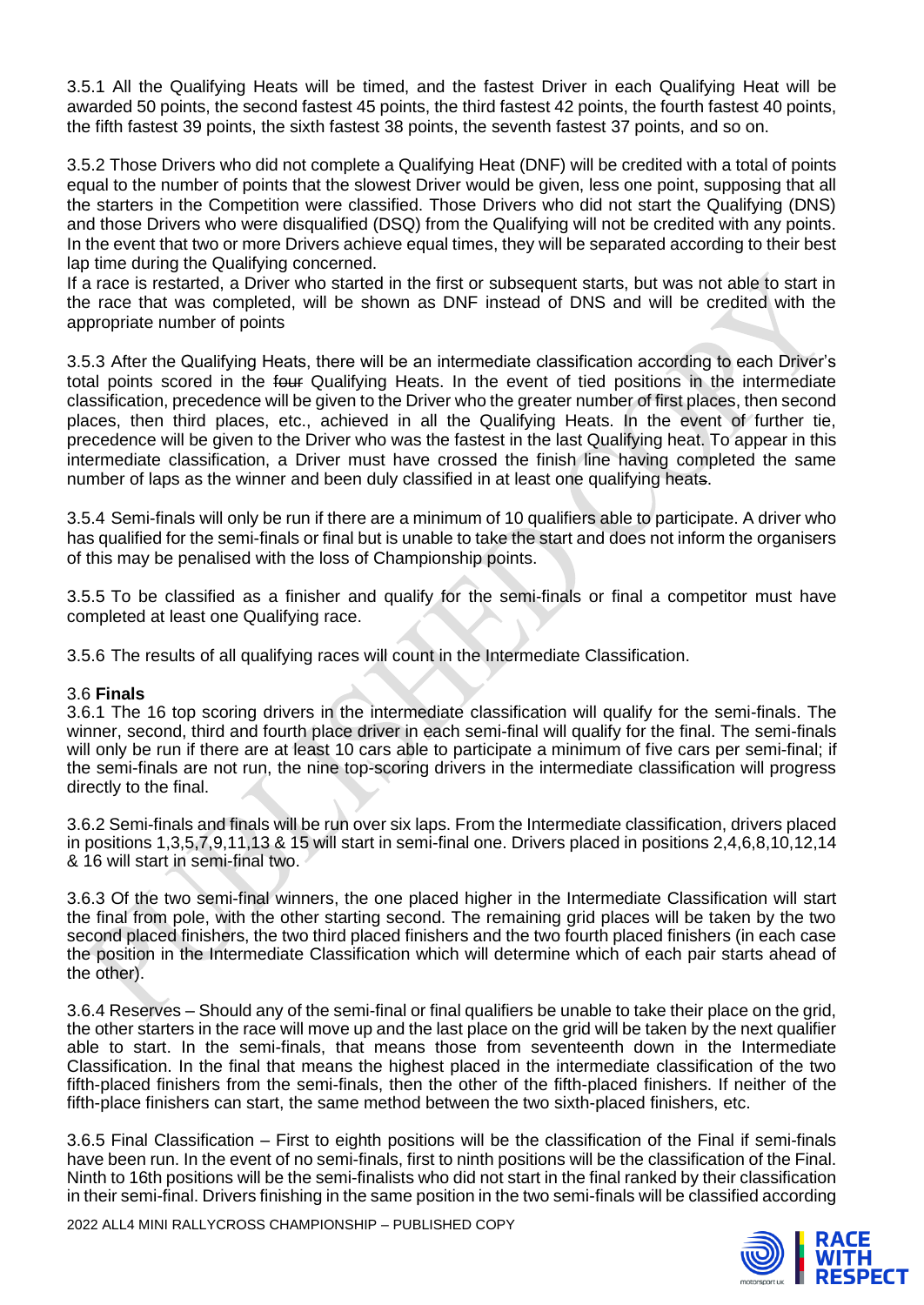to their position in the Intermediate Classification (i.e., of the two fifth placed semi-finalists, the one placed higher in the Intermediate Classification will take precedence, etc.). If there are two or more nonfinishers, they will be classified according to the distance covered or, if no complete laps were recorded, according to their grid position.

17th position onwards will be as per the Intermediate Classification.

3.6.6 To compete in the semi-finals or final, all competitors and their cars must be at the pre-grid area before the previous race has started. Should a competitor not be present and ready to race when the race is ready to be released from pre-grid, then the next placed qualifier may be allowed to start.

3.6.7 Those Drivers who did not complete a semi-final or final (DNF) will be credited with a total of championship points equal to the number of points that the slowest Driver would be given. Those Drivers who did not start the semi-final or final (DNS) will be credited with a total of points equal to the number of points that the slowest Driver would be given, and those Drivers who were disqualified (DSQ) from the semi- final or final will not be credited with any championship points for the relevant part of that event.

#### 3.7 **Starts:**

3.7.1 Competitors will miss their qualifying race/final if they are not ready in the pre-grid when cars are released and will not be placed in a later race.

3.7.2 The pre-grid marshals shall have the right to ask excessive support crew to leave the pre- grid.

3.7.3 Only event officials and drivers will be permitted in the start area, unless otherwise instructed by the Clerk of Course.

3.7.4 Competitors must take their starting position safely as directed by the start line official without delay. Any competitor who causes a delay may be refused a start.

3.7.5 Competitors must be within 120mm of the grid line at the start of the race.

3.7.6 Any drivers unable to start a race or final must inform the Organisers at the Paddock Office in good time before that race.

3.7.7 All cars will be released from the pre-grid to form up on the grid prior to the start in formation as specified on the grid sheet.

3.7.8 The start will be via a Standing start. Competitors will be shown a "Ready to Race" sign to indicate that the start is imminent. The signal for the race start will be the green lights coming on. In the event of a false start there will be flashing red light and the start procedure will be undertaken again

3.7.9 In the event of any starting lights failure the Starter will revert to use of the National Flag once all competitors have been advised of the fact

3.7.10 The Organisers reserve the right to amend this start procedure via a bulletin issued to all competitors. This may involve changing the method of starting and/or the countdown procedure leading up to the start signal being given.

3.7.11 Electronic beams, or similar devices, will be used in conjunction with starting lights to detect false starts. These will be monitored by a judge of fact. When a false start occurs in a qualifying race, a semifinal or final, all competitors will return to their original starting position and the starting procedure will begin again. The competitor(s) who caused the false start must pass through the joker lap section twice in the race concerned (at a circuit with no joker lap, a competitor who causes a false start will be placed on an additional row at the back of the grid for the re-start). If any competitor commits a second false start they will be removed from the grid and not permitted to start and will be classified as disqualified from the race concerned.

3.7.12 The Clerk of Course may order a complete restart if he considers there to have been a faulty start.

3.7.13 In the event of the electronic equipment failing, a judge of fact, who will be named, will adjudicate on all starts. This may include instances where the lights do not lock, but a jump-start is evident.

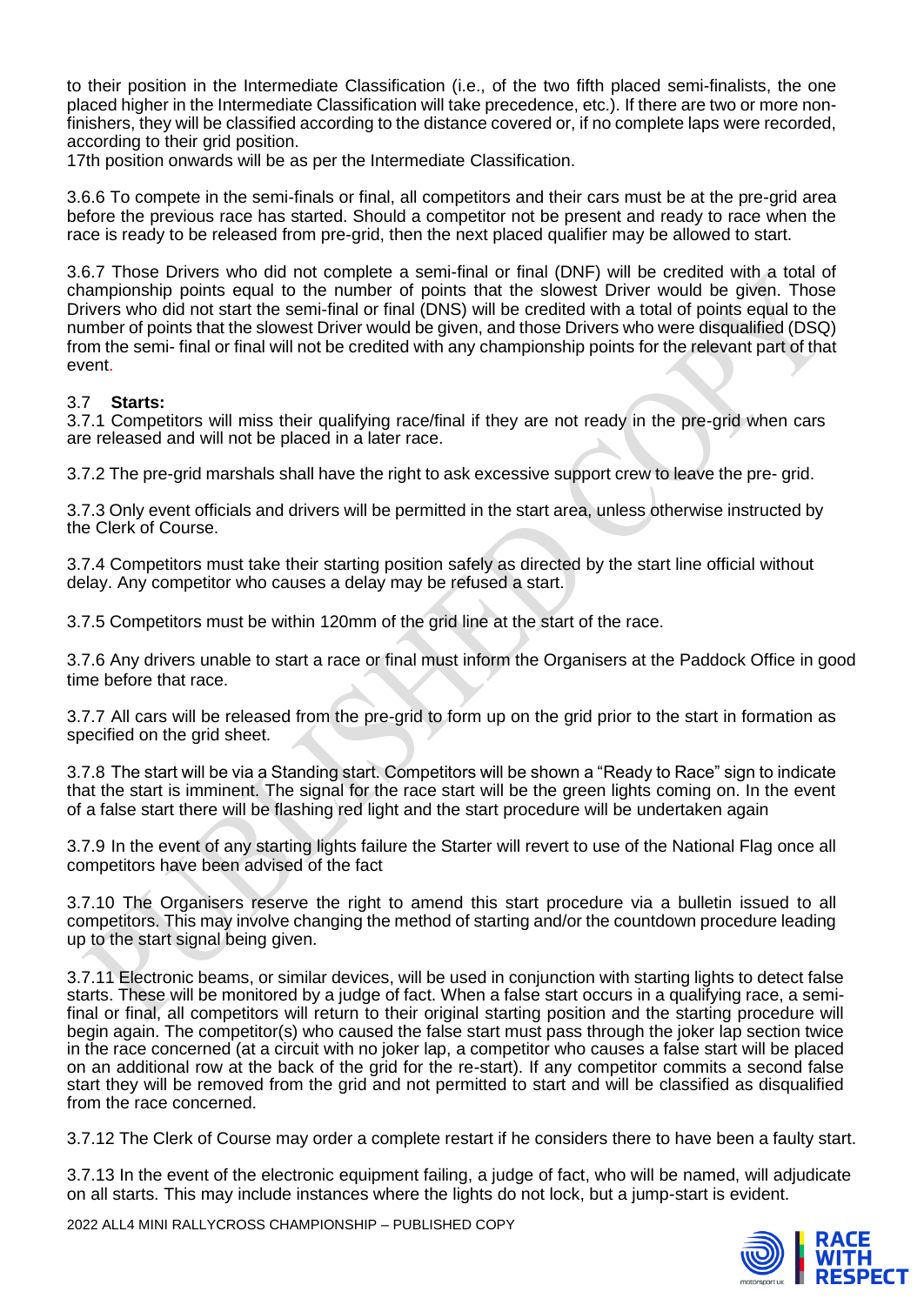## 3.8 **Session Red Flag**

3.8.1 Should the need arise to stop any race or practice; red flags will be displayed at the Startline and at all Marshals Signalling Points around the Circuit.

This is the signal for all drivers to cease circulating at racing speeds, to slow to a safe and reasonable pace and to drive to the parc ferme or the starting grid area, as directed by officials. No work may be carried out on any car unless authorised by the Clerk of the Course or Scrutineer. Any car that returns to the paddock will be considered to have retired from the race.

3.8.2 Motorsport UK Yearbook regulations N5.3.2 to N5.3.2.8 inclusive shall apply.

## 3.9 **Race Finishes:**

After taking the Chequered Flag drivers are required to:

- progressively and safely slow down
- remain behind any competitors ahead of them,
- return to the paddock entrance as instructed,
- comply with any directions given by marshals or officials
- keep their helmets on and harnesses done up while on the circuit

• if so directed, place their car into the parc ferme where it must remain until released by the Championship Eligibility Scrutineer or his deputy

#### 3.10 **Results:**

All Practice Timesheets, Grids, Race Results are to be deemed Provisional until all vehicles are released by Scrutineers after Post Practice/Race Scrutineering and/or after completion of any Judicial or Technical Procedures. (Motorsport UK regulation D26.3)

#### 3.11 **Timing transponders:**

It is the Competitors responsibility to ensure that a working transponder of one of the types listed below is fitted to the vehicle.

- AMB260
- Mylaps car\bike (red)
- Mylaps X2 car\bike with active subscription

Cars fitted with other makes or types of transponder will not be included in any practice or race results. It is, therefore, the responsibility of each competitor to:

• Fit an appropriate Transponder in the location approved for the type/class of car.

• Provide the unique 7-digit Identification Number of the Transponder being used on the Entry Form for each event

- Ensure the transponder is secure and in good working condition for every practice, heat and final
- Notify the Secretary of the Meeting of any change of transponder being used.
- Replace any transponder damaged, lost, or inoperative.

Any competitor starting a practice, heat or final with an inoperative transponder will not be timed until the defect has been rectified or a replacement transponder has been fitted.

Any competitor starting a practice, heat or final using a transponder registered to another competitor will not be timed until the Secretary of the Meeting has been informed of all changes relating to the use of that transponder.

3.11.1 No electronic equipment may be placed within five metres of any official timing line and any breach of this may result in the confiscation of the equipment concerned.

#### 3.12 **Paddock**

3.12.1 Competitors must ensure that the Motorsport UK, Circuit Management and Organising Club Safety Regulations are always complied with. In addition, any paddock plan issued by the Organisers must be complied with and the minimum amount of space should be used when setting up.

#### 3.12.2 Refuelling:

A refuelling area will be provided, and all competitors must purchase their fuel from and be refuelled in this area. Race and super unleaded fuel will be available at all rounds. The fuel supplier will operate the refuelling zone and will also carry out fuel checks. The penalty for non-compliance will be disqualification from the event.



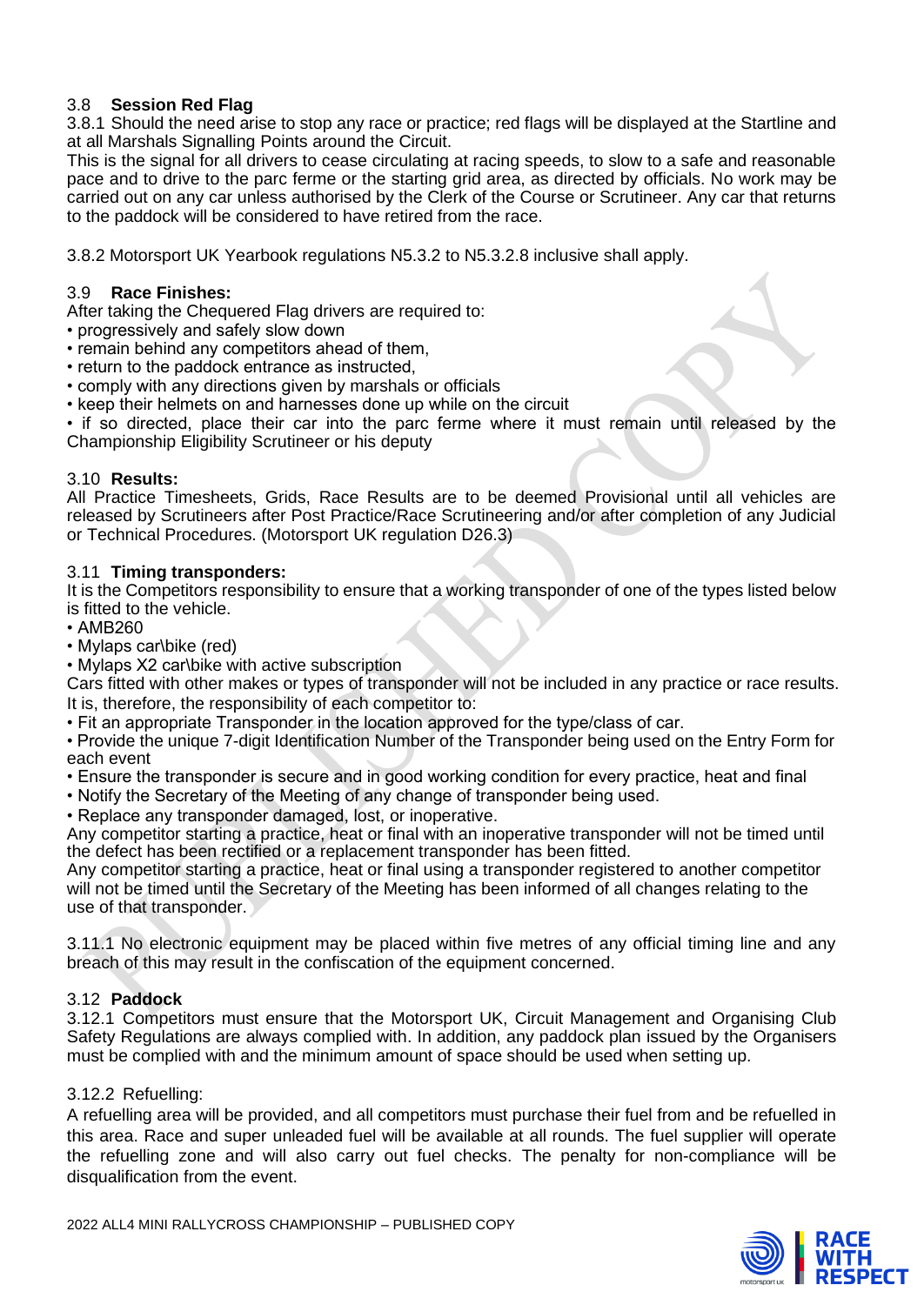3.12.3 The championship reserves the right to admit guest competitors running non-control fuel, prior approval must be sought from the championship coordinator. Any guest running non-control fuel is not eligible for championship points but will remain eligible for event awards.

#### 3.13 **Scrutineering**

Competitors may be issued with a scrutineering time. It is the competitors' responsibility to attend at this time. If competitors are unable to attend, permission for an alternative time must be sought from the Clerk of the Course.

Competitors will not be permitted to go through scrutineering until decal placement has been checked and the car has been weighed.

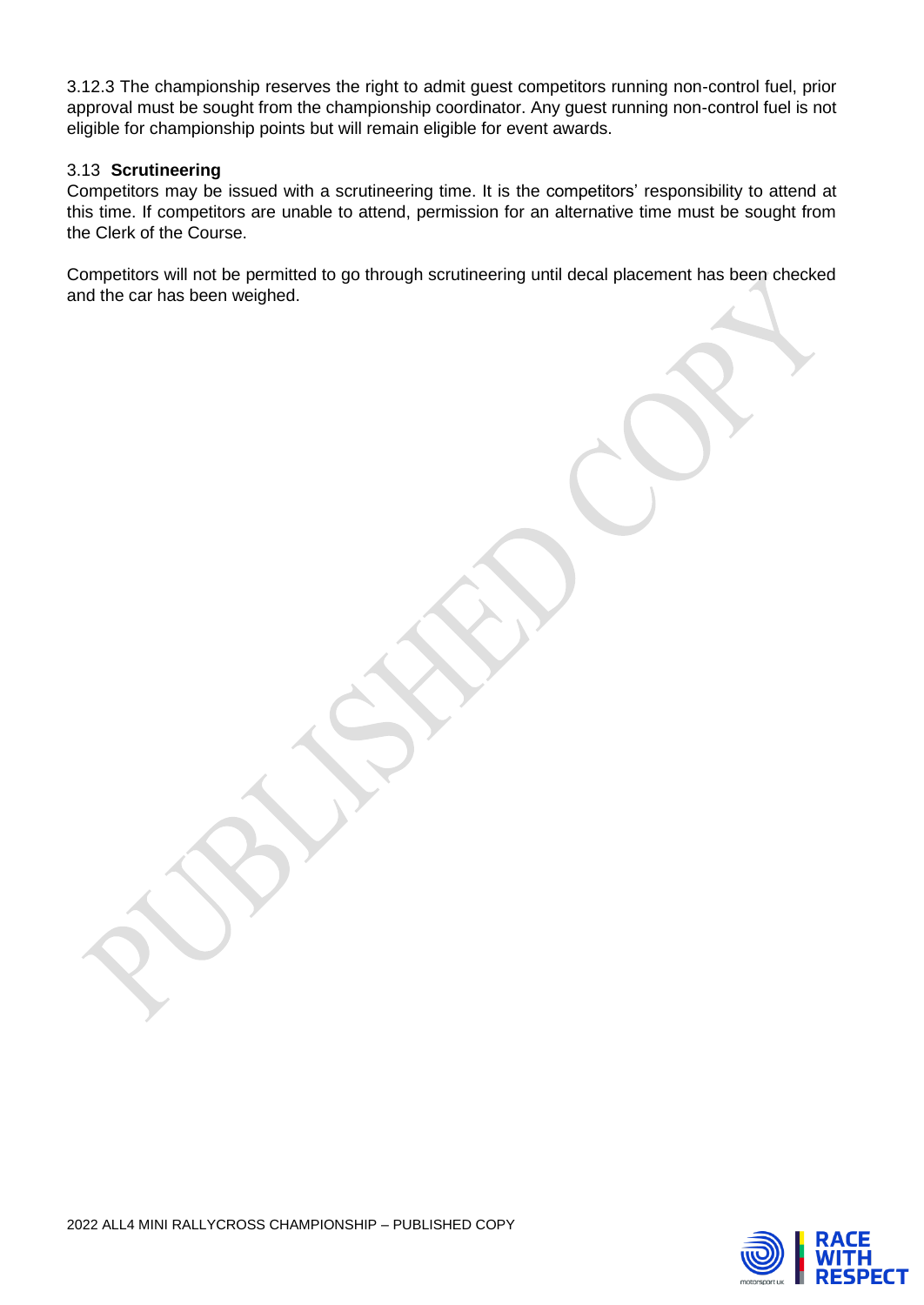## **4 PENALTIES:**

4.1 Technical infringements arising from post-practice Scrutineering or Judicial Action: Minimum Penalty; The provisions of Motorsport UK Regulations: C3.3.

4.2 Arising from post event Scrutineering or Judicial Action: Minimum Penalty; The provisions of Motorsport UK Regulations: C3.5.1. (a) and (b).

For infringements deemed to be of a more serious nature the Clerk of the Course and/or Stewards of the Meeting are to invoke the provisions of Regulation C3.5.1. (c).

4.3 Repeated Technical Infringements will be referred to the Championship Stewards for consideration of disqualification from the Championship of the Car, Driver or Entrant.

4.4 Infringements of non-technical Motorsport UK Regulations and the Sporting Regulations issued for the Championship in accordance with the Motorsport UK Yearbook section C; any such penalties may affect a competitor's eligibility for Championship points and awards.

4.5 If it appears from any evidence that there may have been actions by a competitor, or a member of his team considered to have bought the championship into disrepute the Championship Co-Ordinator will be entitled to request that the championship Stewards consider the inception of an inquiry into the matter. Penalties may include individual event bans, loss of event awards and or end of season awards, loss of championship points or disqualification from the championship. The Championship stewards' judgement will be subject only to the right of appeal to the Motorsport UK.

| × | I<br>۰, |
|---|---------|
|---|---------|

| ט.ד                                                                                               |                                                                                                                                                                                    |                                                                                                                                                                                                           |
|---------------------------------------------------------------------------------------------------|------------------------------------------------------------------------------------------------------------------------------------------------------------------------------------|-----------------------------------------------------------------------------------------------------------------------------------------------------------------------------------------------------------|
| <b>Breach</b>                                                                                     | <b>Example/Explanation</b>                                                                                                                                                         | <b>Penalty</b>                                                                                                                                                                                            |
| <b>Track Limits</b>                                                                               | Any competitor who leaves the circuit such<br>that TWO wheels are off the course<br>whether or not an advantage is gained SR<br>9.2.1                                              | $1st$ offence – No Penalty<br>$2nd$ offence – Offence will be issued on results as<br>official warning<br>3 <sup>rd</sup> offence - 5s penalty for that race<br>$4th$ offence - 10s penalty for that race |
| Not wearing or displaying<br><b>Championship sponsor</b><br>branding                              | Branding must be displayed in accordance<br>with branding guidelines<br>Example: not displaying the Cooper Tire<br>branding on your car or overalls.                               | Loss of points, trophies & awards for that<br>element of the event. I.e. that race                                                                                                                        |
|                                                                                                   | Includes transponder not working & not                                                                                                                                             |                                                                                                                                                                                                           |
| Incorrect transponder                                                                             | having a transponder.                                                                                                                                                              | Disqualification from race                                                                                                                                                                                |
| Non-compliance with<br>championship fuel (This does<br>not apply to guest drivers - See<br>1.6.2) | Using a fuel other than the championship<br>fuel supplied by<br>Vital Equipment (Carless Superplus or<br>Carless Turbo Ultimate Dev)                                               | Disqualification from event                                                                                                                                                                               |
| <b>Technical infringements</b><br>arising after event<br>scrutineering or judicial<br>action      | Making any modifications to the car which<br>are against championship regulations.<br>Example: Running on non-Championship<br>Tyres or running the wrong restrictor.               | Disqualification from event. Forfeit Championship<br>points and awards                                                                                                                                    |
| Infringements of<br>nontechnical MSUK regs &<br>sporting regs                                     | Breaking any MSUK or Championship<br>sporting regulations. Example: Refuelling<br>outside of the designated area.                                                                  | May affect competitor's eligibility for<br>Championship points/awards. Decision of the<br>CofC / Race Director                                                                                            |
| Non-compliance with camera<br>regulations (5.4.1-5.4.4)                                           | Video footage not available to clerk of<br>course when requested. Example: driver<br>not carrying a forward-facing<br>camera or camera breaking meaning<br>footage is unavailable. | Disqualification from the race                                                                                                                                                                            |
| No ground sheet or fire<br>extinguisher in paddock                                                |                                                                                                                                                                                    | Refused permission to start until they comply                                                                                                                                                             |
| Not taking joker<br>in<br>lap<br><b>Qualifying heat</b><br>Not taking joker lap in Semi           |                                                                                                                                                                                    | 30s penalty                                                                                                                                                                                               |
| <b>Final or Final</b>                                                                             |                                                                                                                                                                                    | Classify as last                                                                                                                                                                                          |
| Gaining an unfair advantage                                                                       |                                                                                                                                                                                    | A time penalty of up to one minute or a place<br>penalty of up to 10 places                                                                                                                               |

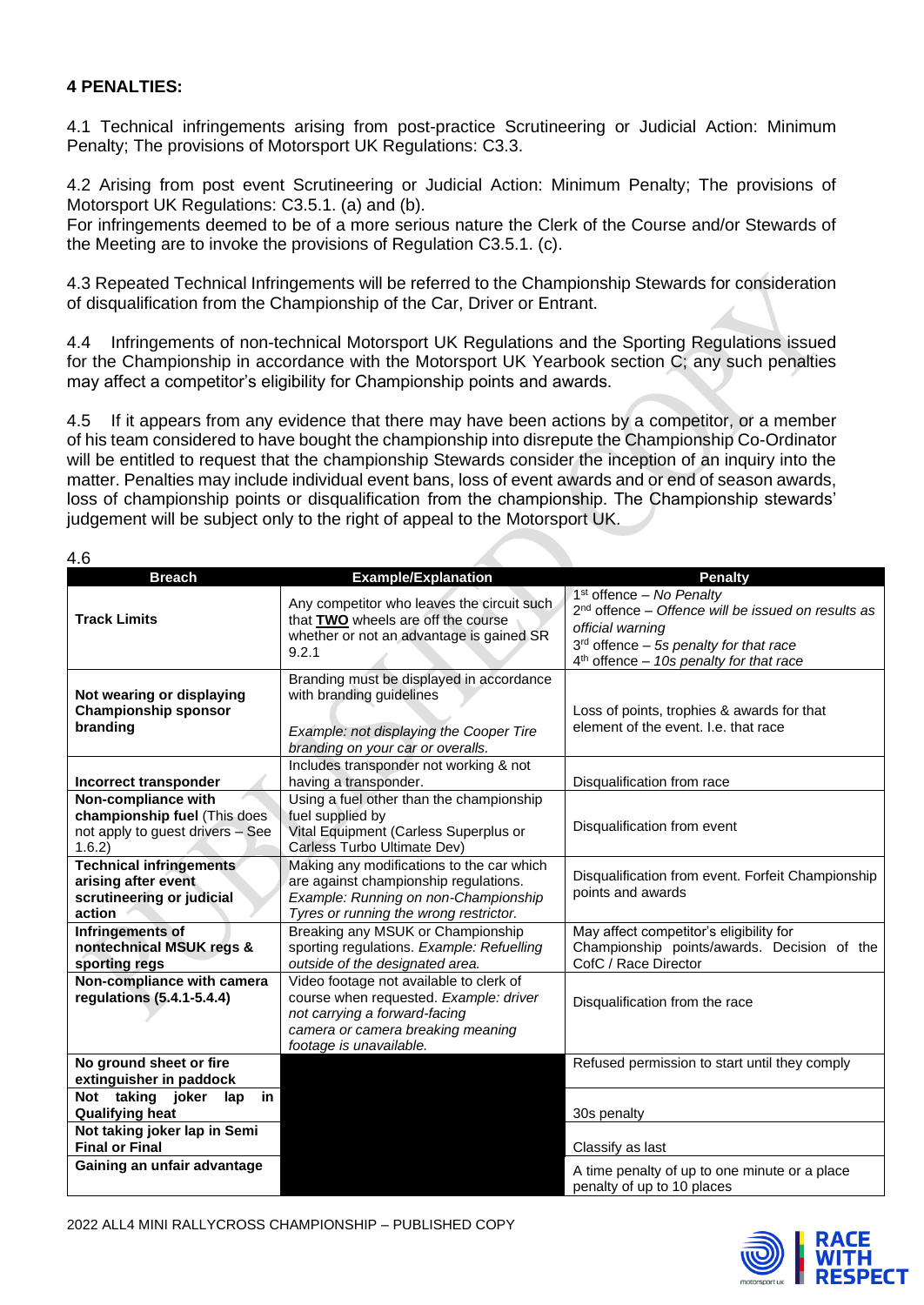4.6.1 Any competitor penalised in contravention of C2.1.5 (i)(Driving – breach of 1.1.5, Q.12.18, Q.12.21 (with the exception of Q12.21.2.), Q.12.23) will incur Championship penalty points and each and every penalty will accumulate as a Championship trigger offence and will result in a deduction of Championship points at the third penalty as follows:

Offence 1 - Warning Offence 2 - Warning Offence 3 - 5 Championship points Offence 4 - 10 Championship points Offence 5 - 15 Championship points, And so on.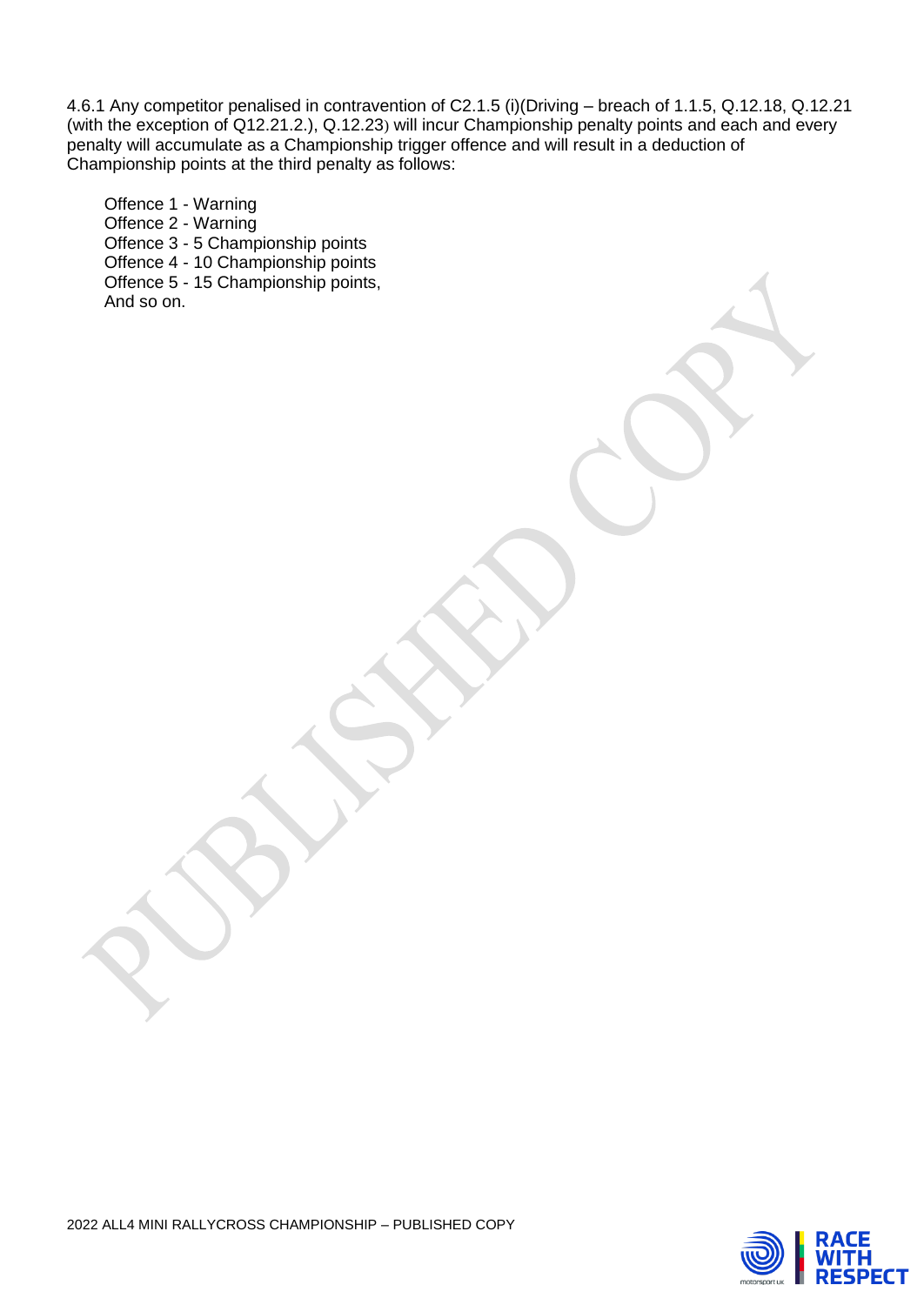## 5.1 **Eligible vehicles**

As defined in 6.

## 5.2 **Fuel**

Vital Equipment has been appointed as the single fuel supplier. All fuel must be purchased onsite from the supplier which will operate a refueling zone in which all refueling must take place. Either Carless Superplus or Carless Turbo Ultimate Dev may be used.

5.2.1 Fuel sampling and testing; Motorsport UK Yearbook J5.13.7 and D34 apply.

5.2.2 Comparison testing may take place at any stage of any event in the Championship. Fuel must be equal to or better than 99.90% to be deemed compliant in comparison testing.

## 5.3 **Telemetry / Voice Communications**

5.3.1 Any form of wireless data transmission between the vehicle and any person and/or

equipment is prohibited while the car is on the track.

This definition does not include:

– Voice radio communications between the driver and his/her team

– Transponder from the official timekeeping, and

– Automatic timing recording.

None of the previously mentioned transmission data may in any way be connected with any other system of the car (except for an independent cable to the battery only).

On**‐**board data recorders are allowed.

The transmission of data by radio and/or telemetry is prohibited.

On**‐**board TV Cameras are not included in the above definitions.

Data transmission through a temporary physical connection is allowed in the paddock only.

5.3.2 The use of radio between the driver and his/her team is authorised.

## **5.4. Judicial Cameras**

**5.4.1.** All cars must carry a forward-facing camera, positioned to show the driver's feet, hands and the view through the front windscreen. A rear facing camera is also recommended. Cameras must record in HD quality and have a removable memory card. Systems with multiple cameras must be set to display images so that any 'inset' views do not obscure the view through the front windscreen or of the driver's hands and feet. Cameras must be mounted before scrutineering. Suction mounts are not permitted. **5.4.2.** It is the driver's responsibility to ensure that that camera is recording during practice, qualifying and finals.

**5.4.3.** It is the driver's responsibility to ensure that the battery life and memory card space is adequate to record the entire race and until the car is parked in the paddock or parc ferme. The memory card must contain only the current event.

**5.4.4.** Video must be made available to the clerk of the course on request. The driver must present any video requested by the Clerk of the Course on his own laptop/tablet, eued queued and ready to play. The penalty for non-compliance with any of the above will be disqualification from the race.

**5.4.5.** The Clerk of the Course may request memory cards be left with him. Drivers must record the serial numbers of their memory card(s) to avoid any confusion when the card(s) are returned. It is the driver's responsibility to ensure they have a spare memory card available.

5.4.6. Judicial camera video can be used only by the officials and the Championship organiser. With the exception of cameras installed by the Championship TV contractor no other on car/in car video, still or motion picture cameras will be permitted without the written authority of the Championship Coordinator. For the avoidance of doubt, Competitors may not allow footage from the judicial camera to be published in any way without the written authority of the Championship Coordinator.

## **5.5. Numbers & Championship Identification**

**5**.**5.1** Competition numbers will be supplied by the Championship organiser. Only the numbers supplied can be used. Numbers must be positioned as detailed in the Championship Branding Guide. Where the car has no rear side window, positioning of the numbers will be by agreement with the Championship Organisers.



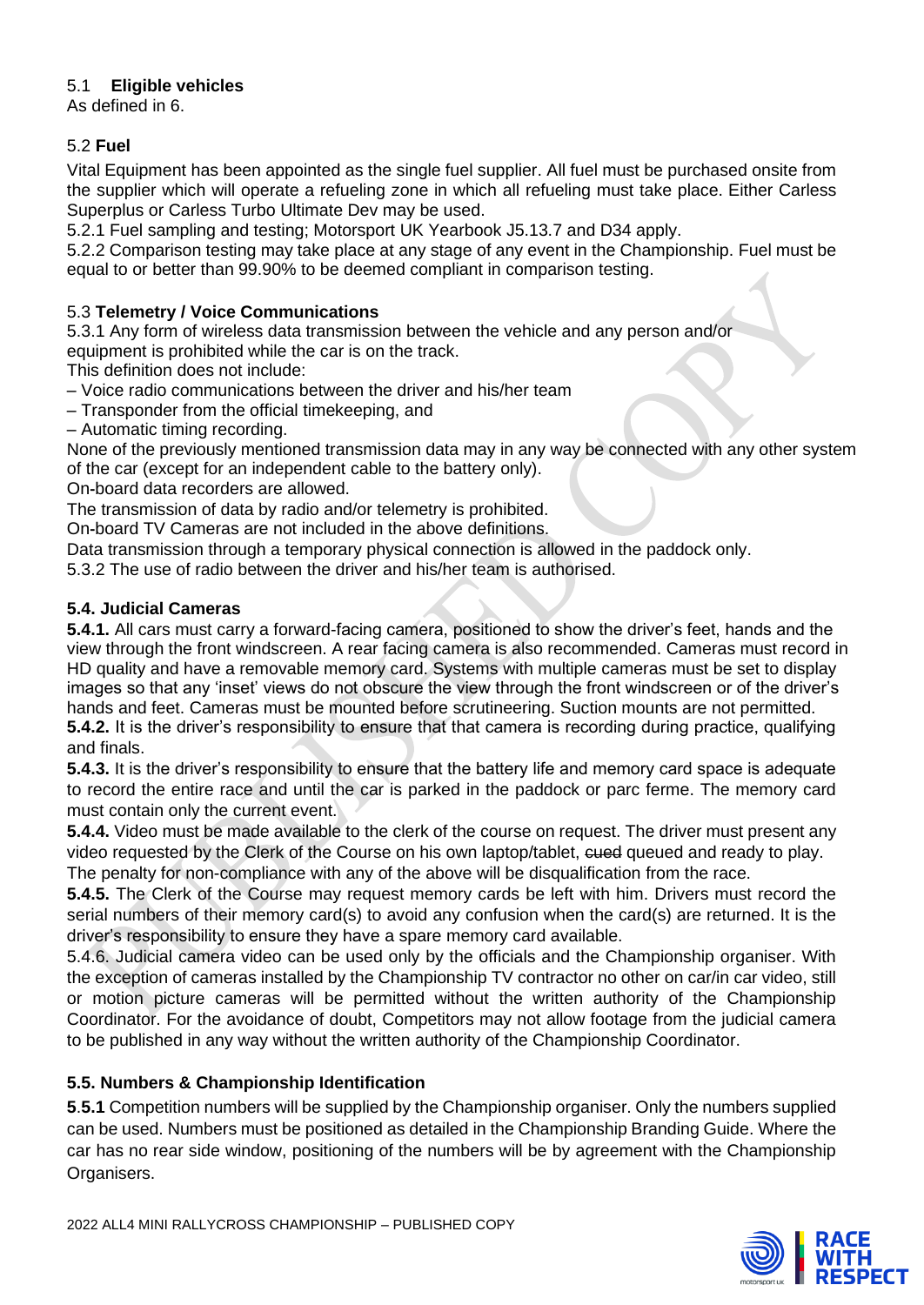**5.5.2** The driver's surname must be displayed on the rear side window. The driver is responsible for providing this decal which must be as specified in the Championship Branding Guide. Where the car has no rear side window, positioning of the driver's name will be by agreement with the Championship Organisers.

## **5.6 Safety Requirements**

**5.6.1.** Each competitor is required to carry at least one fire extinguisher and have it available for use at their service area/garage (for the avoidance of doubt, where more than one car shares a paddock space, this means at least one extinguisher per car).

**5.6.2** Each team shall provide a ground sheet which the competition vehicle must be parked on throughout servicing.

Any competitor who does not comply with 5.6.1 or 5.6.2 will be refused permission to start until they comply.

**5.6.3** Waste oil, tyres and other consumables must only be disposed of in the specifically provided waste receptacles at the venues (NOT general waste bins), or if not provided be taken home.

5.6.4 If the engine is run with the gears engaged whilst the vehicle has any driving wheels not in direct contact with the ground the car must be supported stands (not jacks), a competent person must be in the driver's seat while the engine is running and there must be a safe zone around the car with only essential personnel admitted while the engine is running. Each driver/entrant is responsible for controlling and managing this within their own paddock space and for briefing their own personnel on all matters of safe working.

5.6.5 The use of tyre heating/heat retention devices in the paddock, on the pre-grid or start line is prohibited.

## **6 ALL4 SUPER MINI TECHNICAL REGULATIONS**

## 6.1 Introduction

The following Technical Regulations are set out in accordance with the Motorsport UK specified format, and it should be clearly understood that if the following texts do not clearly specify that you can make a modification, you should work on the principle that you cannot.

6.1.1 The Championship is only open to the Mini Cooper S All4 2010-2016 models. All parts from the models may be interchanged although the engine and running gear are mandatory to be from the Cooper S All4 models. (not JWC Models)

## 6.2 **General Technical Regulations and Requirements**

6.2.1 Cars must comply with the Technical Regulations published by the Organisers for The Championship throughout official practice, qualifying heats and finals.

6.2.2 All cars must comply fully with the current Motorsport UK Yearbook J Common Regulations for Competitors: Vehicles and Rallycross Technical Regulations N6 and these regulations.

6.2.3 No approved modification may give rise to an unapproved one.

6.2.4 The use of magnesium alloy sheet is not permitted. Titanium sheet may only be used for heat shields

## 6.3 **Safety Requirements**

6.3.1 Roll over structure to N6.12.1 as a minimum is mandatory. K1.6.1 Appendix 2, drawing 12 (g) or (h). 6.3.2 All cars must be fitted with an FIA fixed extinguisher system plumbed to the engine bay and the cockpit.

6.3.3 Seats. Be fitted with a driver's seat FIA Homologated, and mounted in accordance with K.2.2. For national events, FIA homologated seats manufactured to FIA Standard 8855-1999 may be used for up to two years beyond the expiration of the original homologation label validity. FIA homologated seats

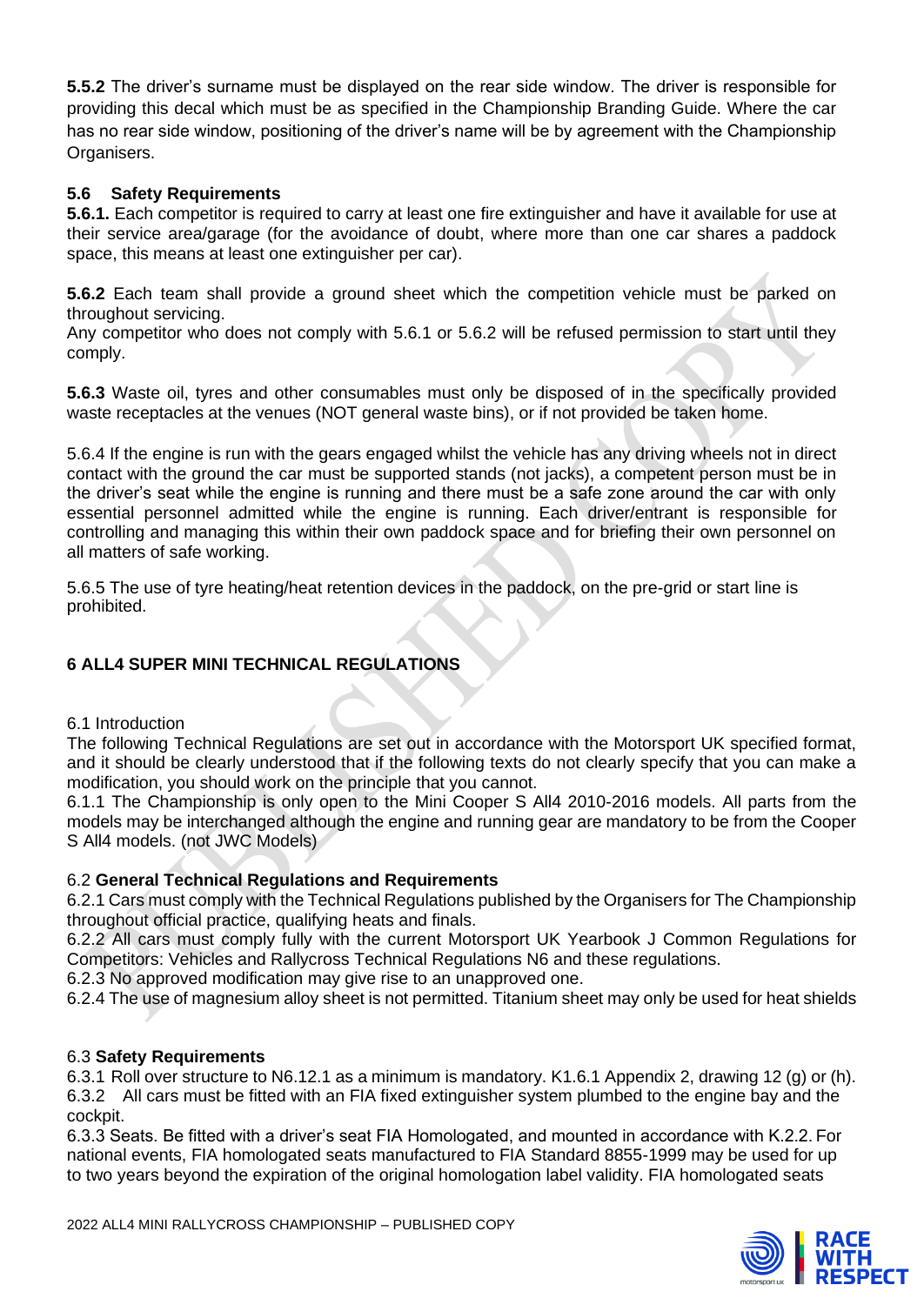manufactured to FIA Standard 8862-2009 may be used until 31st December of the year stated on the label.

6.3.4 Currently FIA homologated Seat Belts are mandatory. With two separate fixing points for the shoulder straps.

6.3.5 In addition to the minimum apparel standards set out in Motorsport UK General Regulations K9 following are mandatory:

- flame-resistant race suit homologated to FIA 8856-2000 or FIA 8856-2018 standard
- flame-resistant gloves and shoes
- flame-resistant underwear
- flame resistant balaclava
- Frontal Head Restraint (FHR)

6.3.6 The side windows on the driver's side of the car must remain closed A sliding window in the side windows of the driver's and passenger's doors may be fitted. The opening must be a minimum of 130mm x 130mm and a maximum of 150mm x 150mm. The sliding windows must be closed at the start of the race.

6.3.7 The use of FIA-approved 8863-2013 safety racing nets (see FIA Technical List No. 48) on both sides of the driver is recommended. Where used, racing nets must be fitted in accordance with "FIA Racing Nets Installation Specification for Touring and Grand Touring Cars". Window nets must not be used where racing nets are used.

## 6.4 **Chassis & Bodywork**

6.4.1 The outward appearance of the car must remain unaltered. Bodyshell/chassis to be standard R60 Mini range (2010-2016 models only). All brackets and fixings may be removed. The internal door steel may be removed with the exception of the driver's door. The steel driver's door must be retained although the outer skin may be covered by a composite panel moulded from the standard part.

6.4.2 Fibreglass bonnet, front and rear bumpers may be used provided they are securely fixed and must be the same shape and size as standard fitments (with the exception of wheel arches).

6.4.3 The car's exterior body panels may be substituted for composite ones (fibreglass). The visual appearance of these parts must be identical to the standard panels except the wheel arches, and side sills may be championship optional design and dimensions.

6.4.4 Side skirts maybe replaced or modified, but the width must not exceed beyond the front and rear wing extensions when viewed from above and must not contain metal.

6.4.5 The rear wing assembly is optional but if fitted must be identical to the original Mini or Championship optional rear wing.

6.4.6 Glass sunroofs are not permitted. The sunroof aperture must be closed by a panel permanently fixed in place of steel or composite material.

6.4.7 All lights must be removed, and the apertures blanked off.

6.4.8 It is not permitted to reinforce the bumpers or their mountings.

6.4.9 Front door handles must be retained. Bonnet and rear tail gate must be fitted with additional catches /straps. The tail gate electric catch must be removed. Rear door handles, may be removed and the rear door panel may be incorporated into the rear quarter panels but must retain the standard appearance

6.4.10 Plastic/fibre inner wings may be removed or replaced with other materials except for steel.

6.4.11 The front bulkhead must be effectively fire proofed, so as to seal off the driver's compartment from fire within the engine compartment. Tape is not considered acceptable. Refer J 5.2.2.

6.4.12 Front windscreen to be laminated glass or a minimum of 4 mm polycarbonate. An operative windscreen wiper/washer system is required. A rear screen and side windows are mandatory. Consideration must be given to driver's compartment ventilation for this purpose only, it is permitted to cut a maximum of 4 x 50 mm diameter holes in each rear side and or tailgate windows. A vented hole may also be added to the driver's window large enough to accept the driver's arm.

6.4.13 The reinforcing of the standard suspension mounting points may not extend to more than a radius of 100mm from the centre of the suspension point, the roll cage may be extended onto front suspension tower side, except for front strut braces. The crumple area of the left and right front chassis legs may be reinforced.

6.4.14 All interior trim must be removed, including floor covering, head linings, front & rear passenger seats, audio equipment, spare wheel, standard seat belts. Door trim panels must be removed and may be replaced with aluminium or fibreglass panels. Driver and passenger airbags must be removed. The heater system is optional.

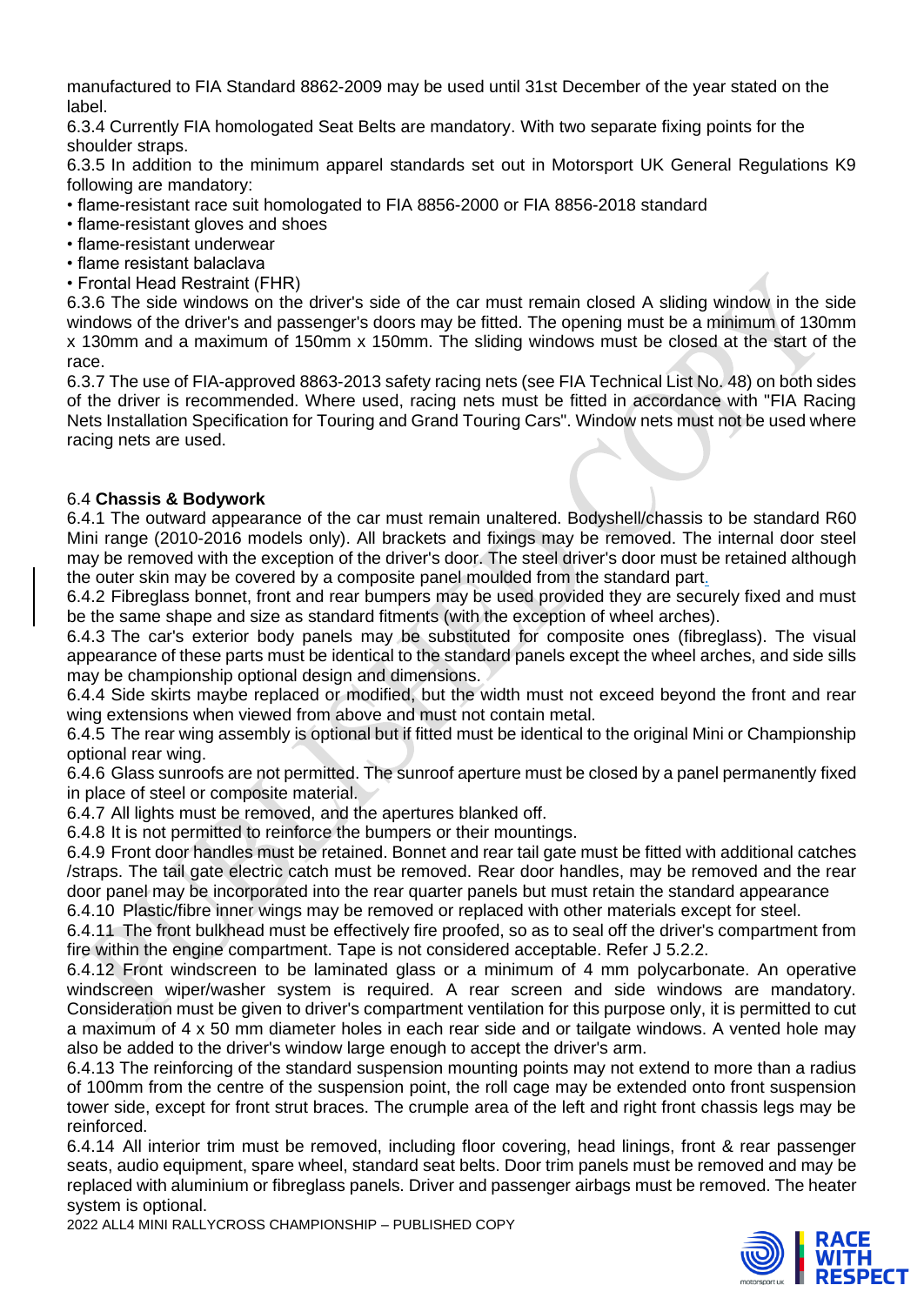6.4.15 The instruments are open to free choice. Original Dashboard may be removed but must be replaced with the Championship optional moulded fibreglass unit.

6.4.16 All cars must be fitted with one internal rear-view mirror of at least 50sq. cm securely mounted and positioned to give a clear view to the rear. The edges of the mirror must be protected by a suitable cover to reduce the possibility of injury in the event of an accident. External door mirrors must be fitted and can be aftermarket units.

6.4.17 All cars must be fitted with towing eyes front and rear which must not protrude beyond the limits of the body. Their position should be marked clearly in a contrasting colour other than black or white. (refer: - N.6.14.3)

6.4.18 It is permitted to fit protective guards to the sump. Any guards may protect but not strengthen. These protections must be made from either aluminium alloy, steel or composite material and have a minimum thickness of 3mm for alloy and composite materials and 2mm for steel. Induvial protections' total weight must not exceed 20kg maximum each (FIA279 appendix J page 7, 3.2.5).

6.4.19 Radiators must remain within the engine compartment, Electric fans and water pumps are permissible. All pipework is free. It is permitted to modify or remove the radiator shield/cowl Radiators must be retained by metal brackets.

6.4.20 Intercooler radiators are free but must be fitted in the engine bay.

6.4.21 Spraying of water onto the intercooler system/radiator is not allowed.

6.4.22 Mudflaps are to be fitted behind all four wheels, extending to a minimum of 38mm either side of the tyre tread and a maximum of 76mm above the ground.

## **6.5 ENGINE**

The cylinder head, engine block and sump must remain standard as supplied by Mini unless specifically permitted by these regulations Note: Throughout this section, the words' standard' and 'production' refer specifically to items manufactured by the Mini Group and OEM suppliers and no other manufacturer.

6.5.1 The engine must be of the type originally fitted to the Cooper S models 2010-2016.

6.5.2 Head gasket is free. The original terrain must be visible in the inlet and exhaust ports and combustion chambers.

6.5.3 A production crankshaft and standard con rods are mandatory, although balancing is permitted. Machining the crankshaft in any other way to reduce weight or any other benefit is not permitted. Polishing is not permitted. In all cases one con rod must be completely standard.

6.5.4 Pistons must be unmodified standard production or approved replacement pistons

6.5.5 Timing of the camshafts is to remain as standard.

6.5.6 The Flywheel is free.

6.5.7 It is permitted to baffle the standard sump and modify the oil pick up pipe. Dry sumping is not allowed.

6.5.8 It is permitted to fit a remote oil filter assembly but must be located in the engine bay.

6.5.9 It is permitted to fit an oil cooler within the engine compartment

6.5.10 Inlet manifolds are to be standard. It is permitted to remove/replace the original air filter with a performance or induction kit. All engine breather pipes that do not re-circulate must go to a breather catch tank. It is not permitted to modify the throttle mechanism throttle body or throttle plate and must remain standard.

6.5.11 Spark plugs are open to free choice but leads, and coils must remain standard.

6.5.12 Standard Mini ALL4 Turbo's are permitted (not JCW) (All drive pulleys, and the drive belts and tensioners are free.

6.5.13 Fuel system to be standard Mini ALL4 Cooper S.

6.5.14 Injection of nitrous oxide or water is not permitted.

6.5.15 Moved to transmissions section

6.5.16 Move to transmissions section

6.5.17 The clutch is free.

6.5.18 Water pumps are free but must remain within the engine compartment.

6.5.19 Standard drive shafts must be retained or standard aftermarket units

6.5.20 Short shift gear linkage is permitted.

6.5.21 Engine/gearbox mounts may be uprated to competition items but must be fitted to standard mounting points

## 6.6 **Transmission**

2022 ALL4 MINI RALLYCROSS CHAMPIONSHIP – PUBLISHED COPY 6.6.1 The gearbox must be of the type initially fitted and be in the original position.

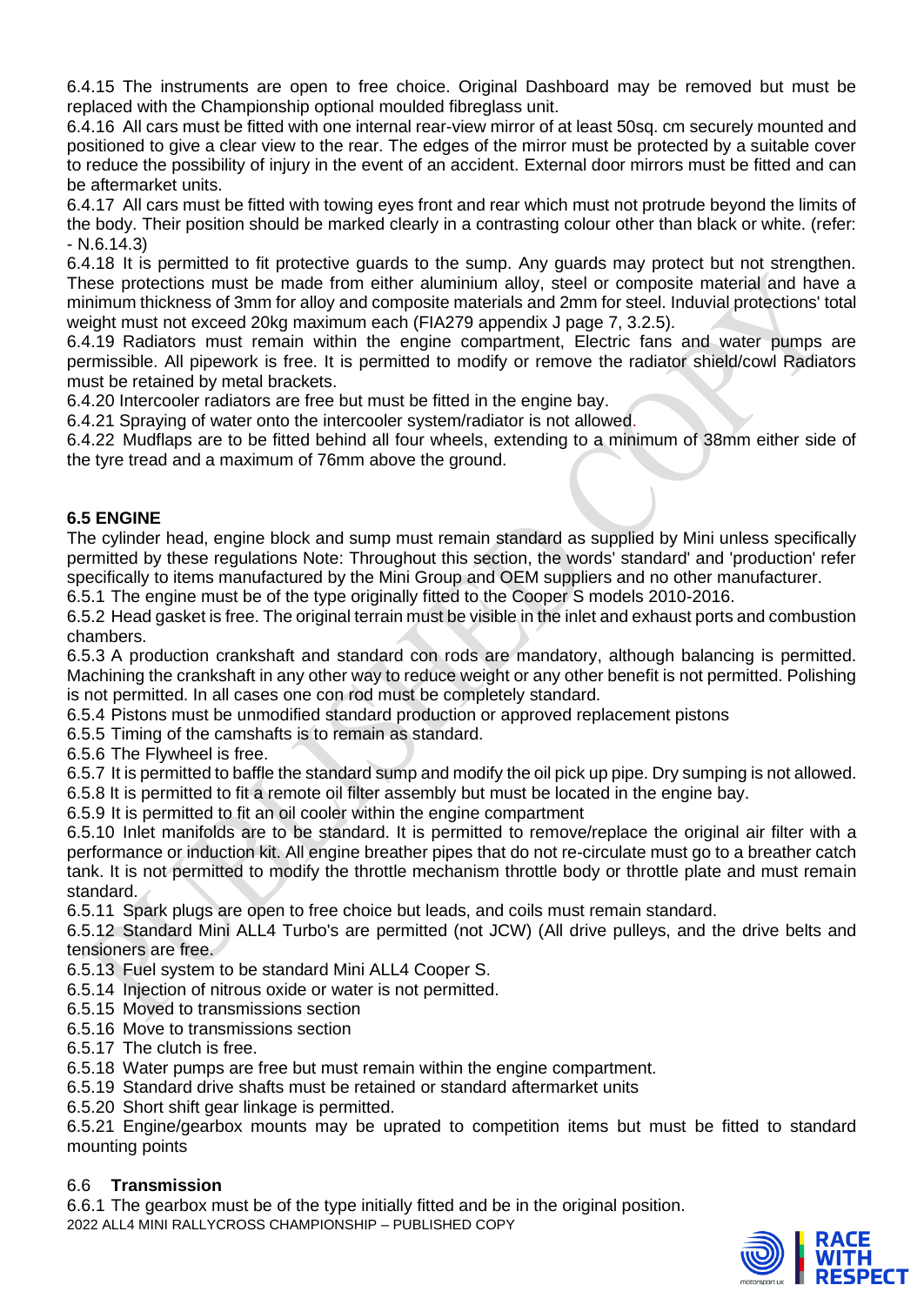6.6.2 Transfer boxes must be of the type originally fitted and be in the original position.

6.6.3 Rear differentials must be of the type originally fitted and be in the original position.

6.6.4 Limited-slip differentials are allowed to be fitted front and rear.

6.6.5 Standard Electromagnetic centre differential must be used.

6.6.6 Standard gearbox casing and all internals must be retained, and only 6-speed gearboxes are permitted. 6.6.7 Gearbox ratios and final drive must be the same as originally supplied for a standard mini. Gearboxes may be rebuilt with stronger bearings.

## 6.7 **Suspension & Steering**

6.7.1 The ride height may be altered.

6.7.2 Shock absorbers are to be BC approved kit only or standard units, spring rates are free. Rose type joints may be used in the shock absorbers top and bottom mounts. Front, top mounting point may be modified/re-drilled.

6.7.3 Camber angle on the front and rear wheels must not exceed 4 degrees negative.

6.7.4 Competition bushes are permitted. Rose joints are not allowed with the exception of as permitted at para 6.7.2.

6.7.5 Pressed steel suspension arms may be strengthened

6.7.8 Anti-roll bars may be fitted, providing they are standard Mini parts.

6.7.9 Front upper and lower strut braces are permitted, and their design and material are free.

6.7.10 Choice of the steering wheel is free.

6.7.11 Quick release steering wheels are mandatory. The quick-release device must be coloured yellow

6.7.12 The standard steering column must be retained, and the steering locks must be rendered inoperative. It is permissible to remove the PAS unit.

## 6.8 **Brakes**

6.8.1 Brake pads must be standard fitment & standard type, and competition pads may be fitted.

6.8.2 Brake discs must be standard diameter, and pattern aftermarket ferrous discs may be used.

6.8.3 ABS braking is not permitted; therefore, ABS braking is to be disabled or removed. It is allowed to fit pressure limiting/apportioning valves to the rear brakes.

6.8.4 Brake hoses are free.

6.8.5 Brakes must be operative on all four wheels. Handbrakes are free and their operation and be of sufficient efficiency to hold the car on a slight gradient.

6.8.6 Pedal box assemblies are free, and servo units may be removed

## 6.9 **Wheels**

6.9.1 The wheel design and manufacture/supplier are free, but the diameter/width must not exceed 17 x 8 and offsets are free.

6.9.2 Wheel nuts must match the wheel used.

6.9.3 Wheel Spacers as per J5.8.2

## 6.10 **Tyres**

6.10.1 The Championship uses a control **RS3-R** tyre supplied by Cooper Tires which must be used for all championship events. There is no limit on the number of tyres that can be used in the course of a meeting.

6.10.2 The tyres are a control moulded tyre and cannot be hand-cut at any time.

## 6.11 **Electrics**

6.11.1 An ignition cut-off switch having positive on/off positions clearly marked, must be fitted in a position to be operable by the driver when normally seated. It must also isolate the fuel pump(s). A spark proof master cut-off switch must be fitted externally below the windscreen and be readily accessible whatever the attitude of the vehicle following an accident. The switch must be clearly marked with a red spark on a white-edged blue triangle and on/Off positions clearly marked.

6.11.12 Car ECU must be SCS Delta, and the engine mapping will be Championship agreed map, A competitor might be asked to use a Championship controlled ecu.

6.11.13 All engine sensors, actuators to be standard unit or championship approved items.

6.11.14 Deleted

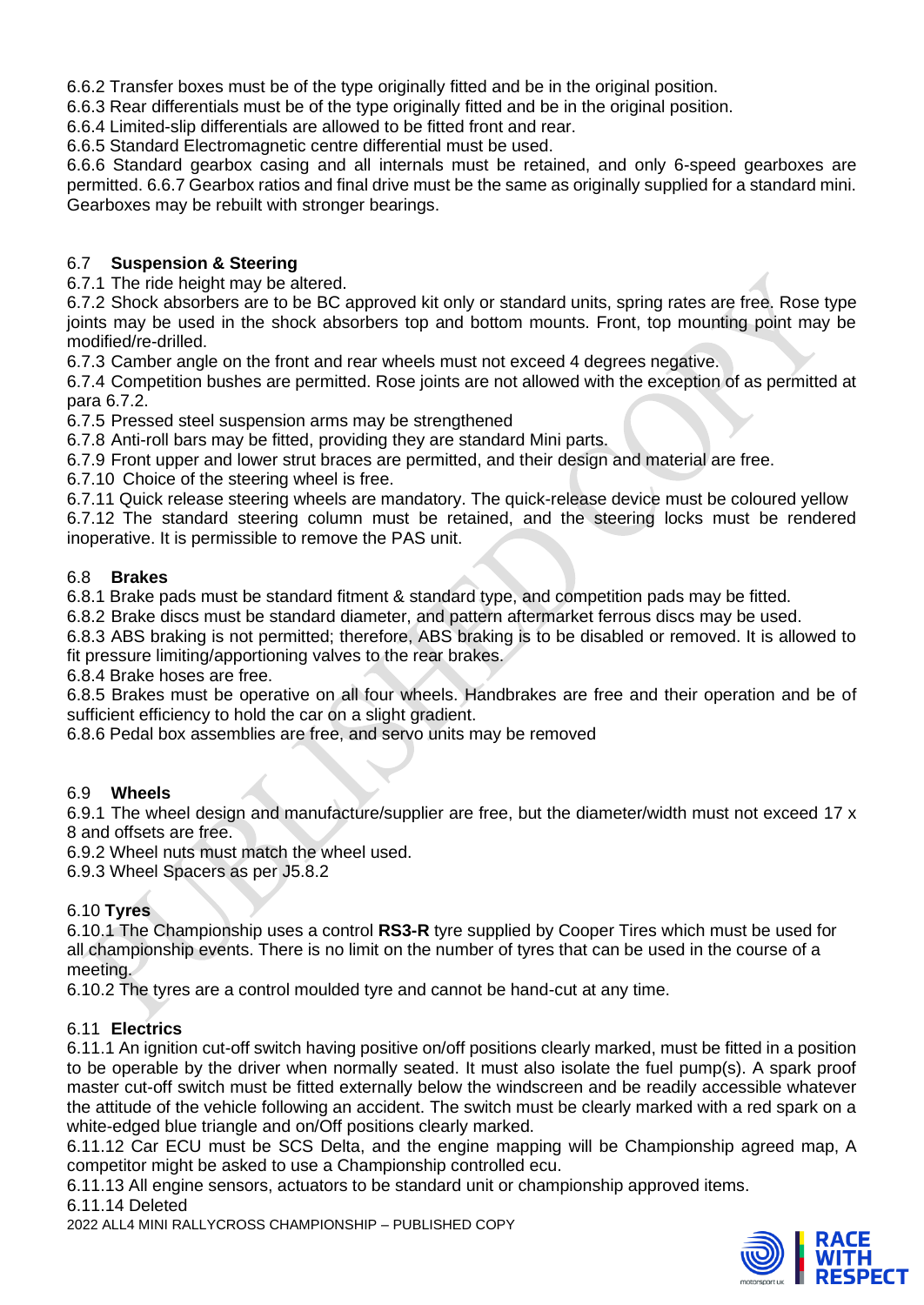6.11.15 Each car must be fitted with two RED brake lights, of the anti-crash type as used in fog, with a minimum of 21-Watt bulbs fitted (or LED equivalent). The lights should be clearly visible from behind when the foot brake is applied.

6.11.16 A 'poor visibility' light must be fitted. Refer K5 complete.

6.11.17 Both charging and starting circuits must function efficiently.

6.11.18 A battery and self-starter must be fitted and in working order and not of a temporary nature. The battery may be located either next to the engine or in the passenger compartment in sealed box. The battery earth lead must be coloured yellow. Battery terminals MUST be covered with insulating material. The battery must be securely mounted to the vehicle.

6.11.19 External circuit breaker must be fitted. Refer: - K 8.1, K 8.2, K 8.5.

6.11.20 Deleted

6.11.21 Deleted

6.11.22 Deleted

6.11.23 Wheel sensors must be removed.

6.11.24 Wiring harness may be removed.

6.11.25 Launch control may be fitted via the engine ECU.

6.11.26 Anti-lag systems are allowed.

#### 6.12 **Weight**

6.12.1 Weight limits the minimum weight for car and driver, full racing apparel to be 1150kg.

#### 6.13 **Fuel Tank & Fuel**

6.13.1 The standard petrol tank must be retained and in its original position. The fuel tank must have a protective guard.

#### 6.14 **Exhaust & Silencing**

6.14.1 The exhaust is free after the outlet of the turbo but must exit at the rear of the vehicle and incorporate a catalytic converter. An effective silencer must be fitted to the vehicle at all times in accordance with Section J, page148, appendix 1, chart 5.18, section F. 6.14.2 Exhaust Manifold must be standard Mini R60

#### 6.15 **Eligibility checks**

6.15.1 All cars must have championship agreed studs, nuts and bolts drilled to enable seals to be affixed. Drillings must be of at least 3mm in diameter. Failure to have the following drilled is deemed to be a breach of vehicle eligibility.

#### **7 Commercial**

**7.1.** Championship Sponsors' branding must also be carried on each car. The position of branding to be carried on cars and clothing will be specified the Championship Branding Guide which may be varied from time to time.

**7.2.** Two sets of Championship sponsors decals will be provided for the season. Any additional decals required may need to be purchased.

**7.3.** The organisers reserve the right to refuse the start of any competitor not carrying the correctly positioned decals, vehicles must present at scrutineering in a ready to race condition with branding in place as per the championship branding quide.

#### 8 **Towing Eye**

8.1 There must be substantial towing eyes securely fixed to the main structure of the vehicle, front and rear. Towing eyes to be made out of steel wire rope at least 6mm thick.